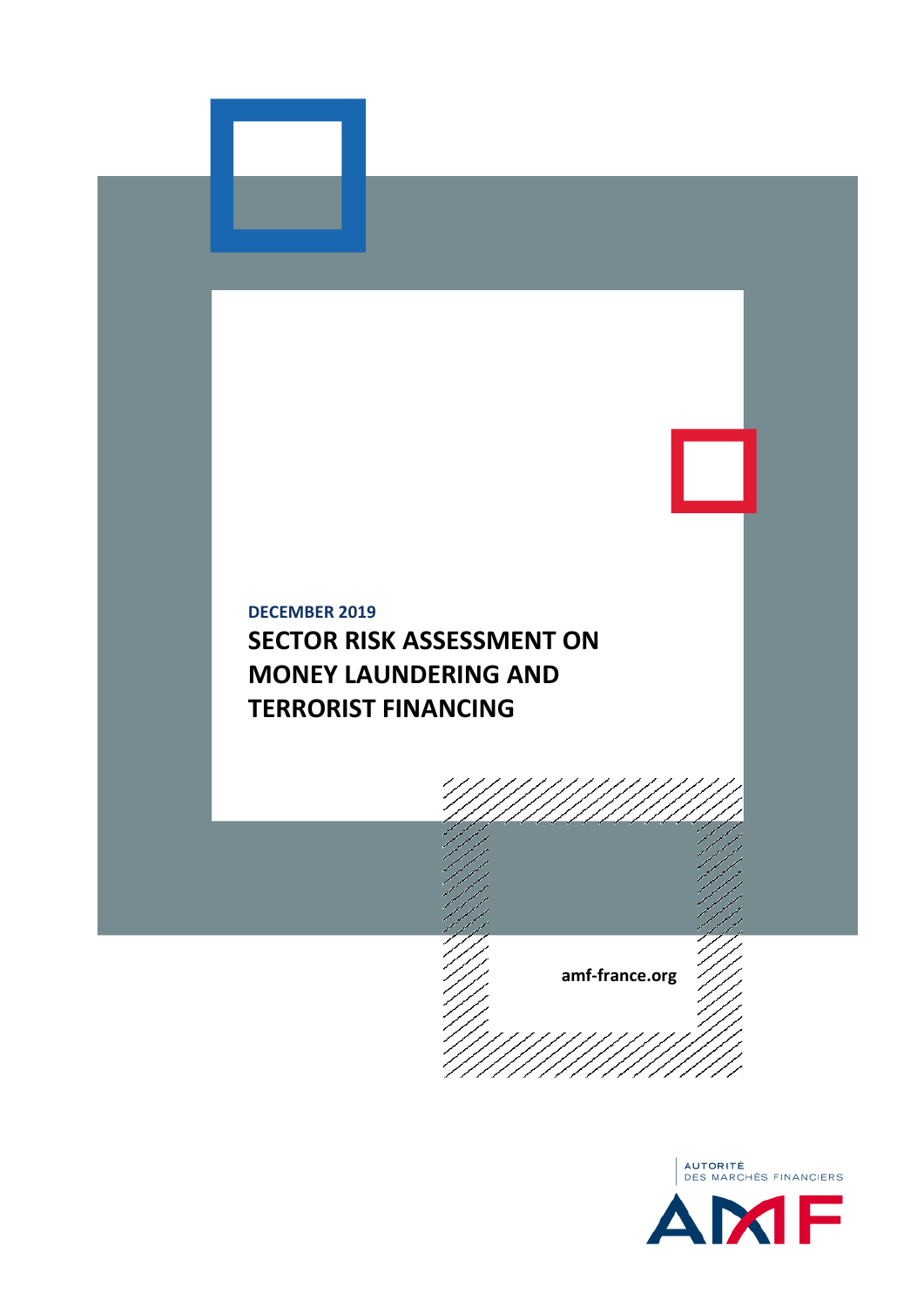

|                                                                                           | <b>Table of Contents</b>                                                                |
|-------------------------------------------------------------------------------------------|-----------------------------------------------------------------------------------------|
| $1_{-}$                                                                                   |                                                                                         |
| 1.1.<br>risks                                                                             | The demand for a better understanding of money laundering and terrorist financing       |
| 1.2.                                                                                      |                                                                                         |
| 1.3.                                                                                      |                                                                                         |
| 2.                                                                                        | Regulatory and institutional framework of the financial services sector 5               |
| 2.1.                                                                                      |                                                                                         |
| 2.2.                                                                                      |                                                                                         |
| 3.                                                                                        |                                                                                         |
| 3.1.                                                                                      |                                                                                         |
| 3.2.                                                                                      |                                                                                         |
| 4.                                                                                        |                                                                                         |
| 4.1.                                                                                      |                                                                                         |
| Collective management of financial instruments (listed equities, listed bonds and<br>4.2. |                                                                                         |
| 4.3.                                                                                      |                                                                                         |
| 4.4.                                                                                      |                                                                                         |
| 4.5.                                                                                      |                                                                                         |
| 5.                                                                                        |                                                                                         |
| 6.                                                                                        |                                                                                         |
| 7.                                                                                        | The Central Securities Depository and securities settlement system manager: Euroclear24 |
| 8.                                                                                        |                                                                                         |
| 8.1.                                                                                      |                                                                                         |
| 8.2.                                                                                      |                                                                                         |
| 9.                                                                                        |                                                                                         |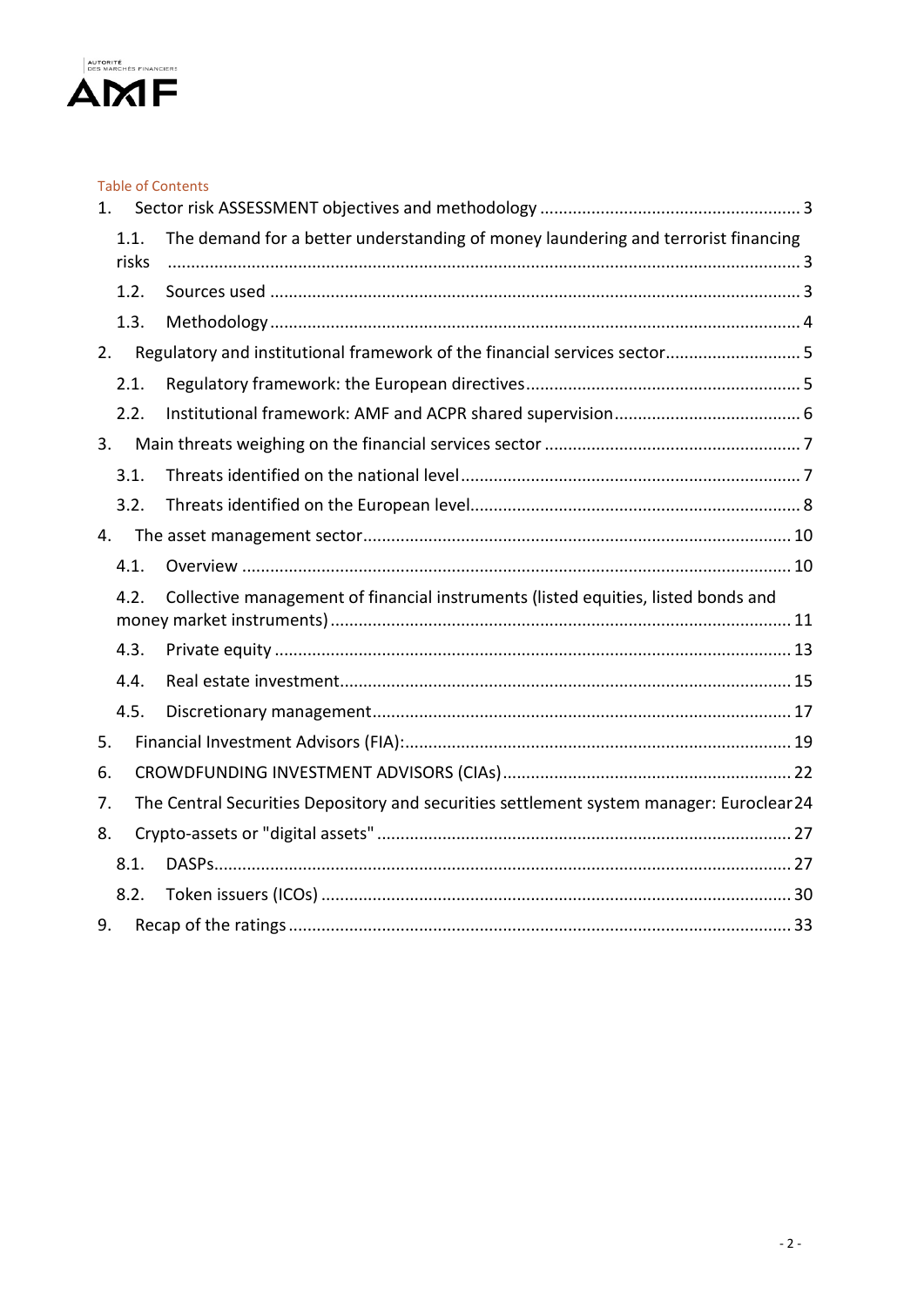

# **1. SECTOR RISK ASSESSMENT OBJECTIVES AND METHODOLOGY**

## **1.1. THE DEMAND FOR A BETTER UNDERSTANDING OF MONEY LAUNDERING AND TERRORIST FINANCING RISKS**

The first FATF<sup>[1](#page-2-0)</sup> recommendation requires that states identify, assess and understand the money laundering and terrorist financing risks to which they are exposed. This recommendation was replicated at the European level by the fourth anti-money laundering directive<sup>[2](#page-2-1)</sup> and the task was entrusted to the Steering Committee on the Fight against Money Laundering and Terrorist Financing ("**COLB**"). [3](#page-2-2)

The COLB published its National Risk Assessment (hereinafter "**NRA**") on 21 September 2019.

In its capacity as competent national authority for the supervision of part of the financial sector, the AMF is also required to contribute to this objective of a better understanding of the money laundering and terrorist financing risks to which the entities under its supervision are exposed.

The present sector risk assessment ("**SRA**") contributes to this, by sharing with the financial sector an overview of the conditions of materialisation of these various risks, their level, and the objectives to be pursued in each sector and sub-sector.

The purpose of this sector risk assessment is therefore:

- $\overline{a}$  Upstream, to define and enrich for the future the deliberations conducted on the national level, in the COLB;
- $\overline{z}$  Downstream, to assist the entities under AMF supervision which may assimilate it in order to better deploy it, in light of their field of activity and their business model, in their procedures and internal documents.

Finally, this SRA should also serve as a tool for the AMF to enable it to implement the risk-based approach on which its monitoring and inspection activities are based, in accordance with the requirements stipulated by the fourth directive<sup>[4](#page-2-3)</sup> and the guidelines regarding risk-based supervision<sup>[5](#page-2-4)</sup> with which the AMF complies.

This document constitutes a guide, but does not replace the more detailed assessments conducted by the AML/CFT obliged entities. The general assessments concerning a sub-sector do not prevent distinguishing between different risk levels when the assessments are conducted on a more detailed level (e.g., at the level of an operator or a product). This document endeavours to include the factors to be considered for this purpose.

The entities under supervision may usefully refer to the NRA, but also to the sector risk assessment by the ACPR.<sup>[6](#page-2-5)</sup>

## **1.2. SOURCES USED**

<u>.</u>

To carry out this risk assessment, the AMF based its work on:

- $\overline{z}$  The data collected in August 2019 in reply to the questionnaire on anti-money laundering and combating the financing of terrorism sent to portfolio asset management companies;
- $\overline{z}$  The annual AML/CFT internal control reports of portfolio asset management companies as at 31 October 2019;

<span id="page-2-0"></span><sup>&</sup>lt;sup>1</sup> International standards on anti-money laundering and combating the financing of terrorism and proliferation, available on the **FATF website.** <sup>2</sup> Article 7 of Directive (EU) 2015/849 of 20 May 2015.

<span id="page-2-3"></span><span id="page-2-2"></span><span id="page-2-1"></span><sup>&</sup>lt;sup>3</sup> Articles D. 561-51 et seq. of the Monetary and Financial Code.<br><sup>4</sup> Article 48 of Directive (EU) 2015/849 of 20 May 2015.

<span id="page-2-4"></span><sup>&</sup>lt;sup>5</sup> Joint Guidelines on the characteristics of a risk-based approach to anti-money laundering and terrorist financing supervision, and the steps

<span id="page-2-5"></span>to be taken when conducting supervision on a risk-sensitive basis[.](https://esas-joint-committee.europa.eu/Publications/Guidelines/Joint%20Guidelines%20on%20risk-based%20supervision_FR%20%28ESAs%202016%2072%29.pdf) ESAs 2016 72 here .<br><sup>6</sup> Sector risk assessment on money laundering and terrorist financing in France, published by the ACPR on 18 December 2019[, here](https://acpr.banque-france.fr/analyse-sectorielle-des-risques-de-blanchiment-de-capitaux-et-de-financement-du-terrorisme-en-france)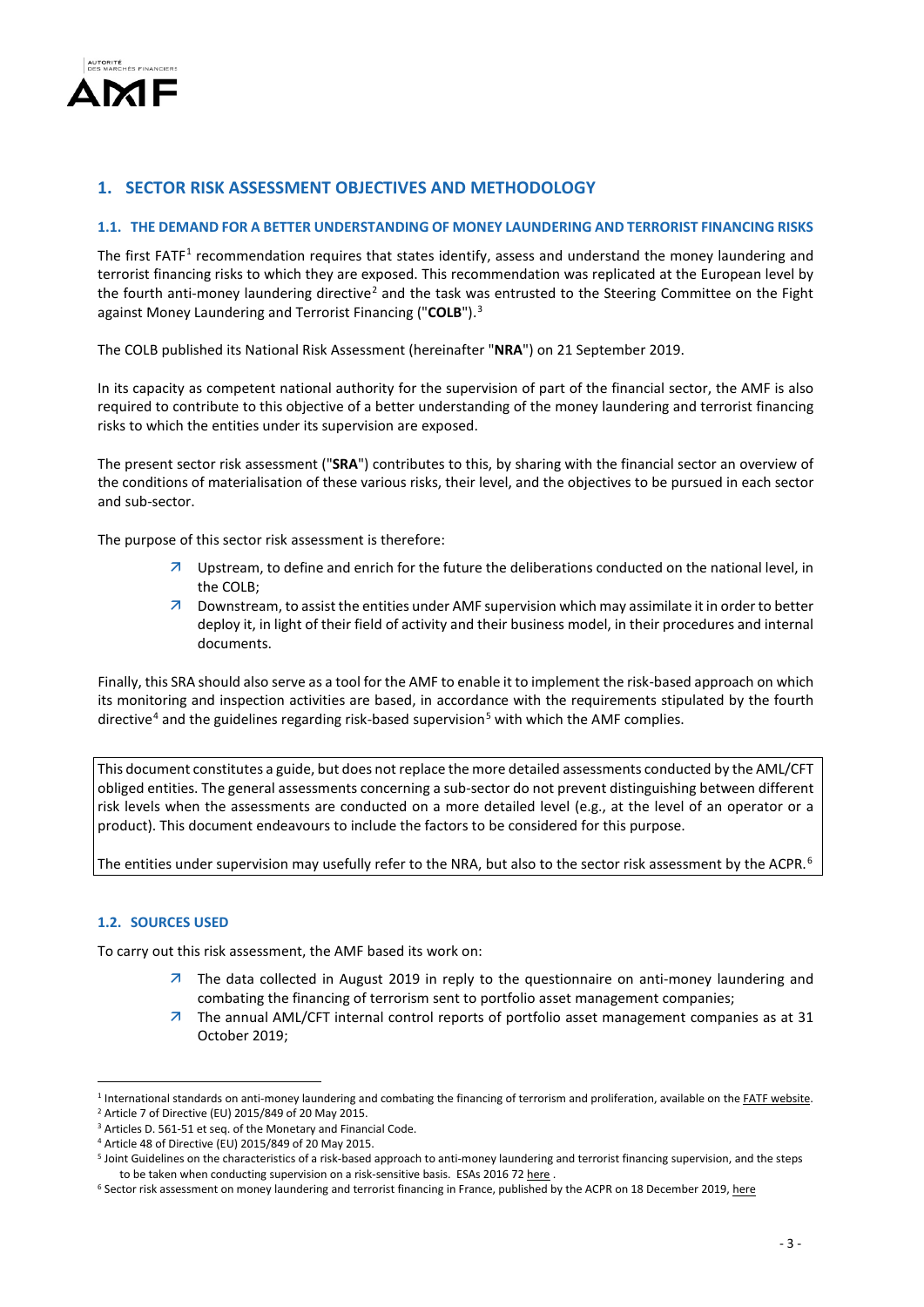

- $\overline{z}$  The data contained in the Annual Fact Sheets sent to the AMF by portfolio asset management companies in May 2019;
- 7 Data from the Annual Fact Sheets of FIAs;
- 7 Data from the Annual Fact Sheets of CIAs;
- $\overline{z}$  The results of inspections on documents and on-site.

The AMF also took into account the reports published by TRACFIN, and in particular the report on Money laundering and terrorist financing risk trends and assessment, 2017-2018, and the 2018 annual report.

This SRA of course takes into account the supranational risk assessment produced by the European Commission<sup>[7](#page-3-0)</sup> and the opinion of the joint committee of the European Supervisory Authorities on risks affecting the European Union's financial sector. [8](#page-3-1)

# **1.3. METHODOLOGY**

-

The threats and vulnerabilities were objectively established by means of criteria in accordance with the FATF methodology which consists in combining both threats and vulnerabilities.

- $\overline{z}$  The money laundering and terrorist financing threats are activities which could result in money laundering or terrorist financing offences, whether on the national level or cross-border;
- $\overline{z}$  The vulnerabilities make it possible to identify the areas, systems, factors and specific features of each sector or product which could result in misappropriations for purposes of money laundering or terrorist financing.

The **assessment of threats** was produced based on the quantitative data available (size of the sector, number of reports) and a qualitative analysis of the ML/TF scenarios identified by the AMF or by TRACFIN. Based on this analysis, **the exposure of each product or sector to the threat** was assigned a **score on one of three levels** (low, moderate or high exposure).

**Vulnerabilities** were also evaluated by a quantitative and qualitative assessment designed to assess, for each product, service or transaction, how its intrinsic characteristics could make it vulnerable to the ML or TF threat. Examples of factors of vulnerability are:

- $\overline{\mathcal{A}}$  Potential for anonymity offered by the product or sector;
- $\nabla$  Potential for opacification of the transaction;
- $\n *7*\n The cross-border aspect;\n$
- $\overline{z}$  Speed or complexity of the product; and
- **7** Sensitivity to documentary fraud.

Where applicable, measures taken to attenuate these "gross" vulnerabilities lead to selection of the residual vulnerability level represented by each product, service or transaction. The AML/CFT regulations, other relevant regulations, the action of the regulator and marketplace good practice rules are all measures liable to attenuate the identified vulnerabilities.

The combination of these threats and vulnerabilities made it possible to identify the risk level associated with each sector or product, in the form of a coloured matrix:

<span id="page-3-0"></span><sup>&</sup>lt;sup>7</sup> Report of the Commission to the European Parliament and the Council on the assessment of money laundering and terrorist financing risks weighing on the internal market and related to cross-border operations, 24 July 2019, COM(2019) 370

<span id="page-3-1"></span><sup>&</sup>lt;sup>8</sup> Joint opinion of the European Supervisory Authorities on money laundering and terrorist financing risks affecting the European financial sector, 4 October 2019, JC2019 59, availabl[e here.](https://esas-joint-committee.europa.eu/Publications/Opinions/Joint%20Opinion%20on%20the%20risks%20on%20ML%20and%20TF%20affecting%20the%20EU)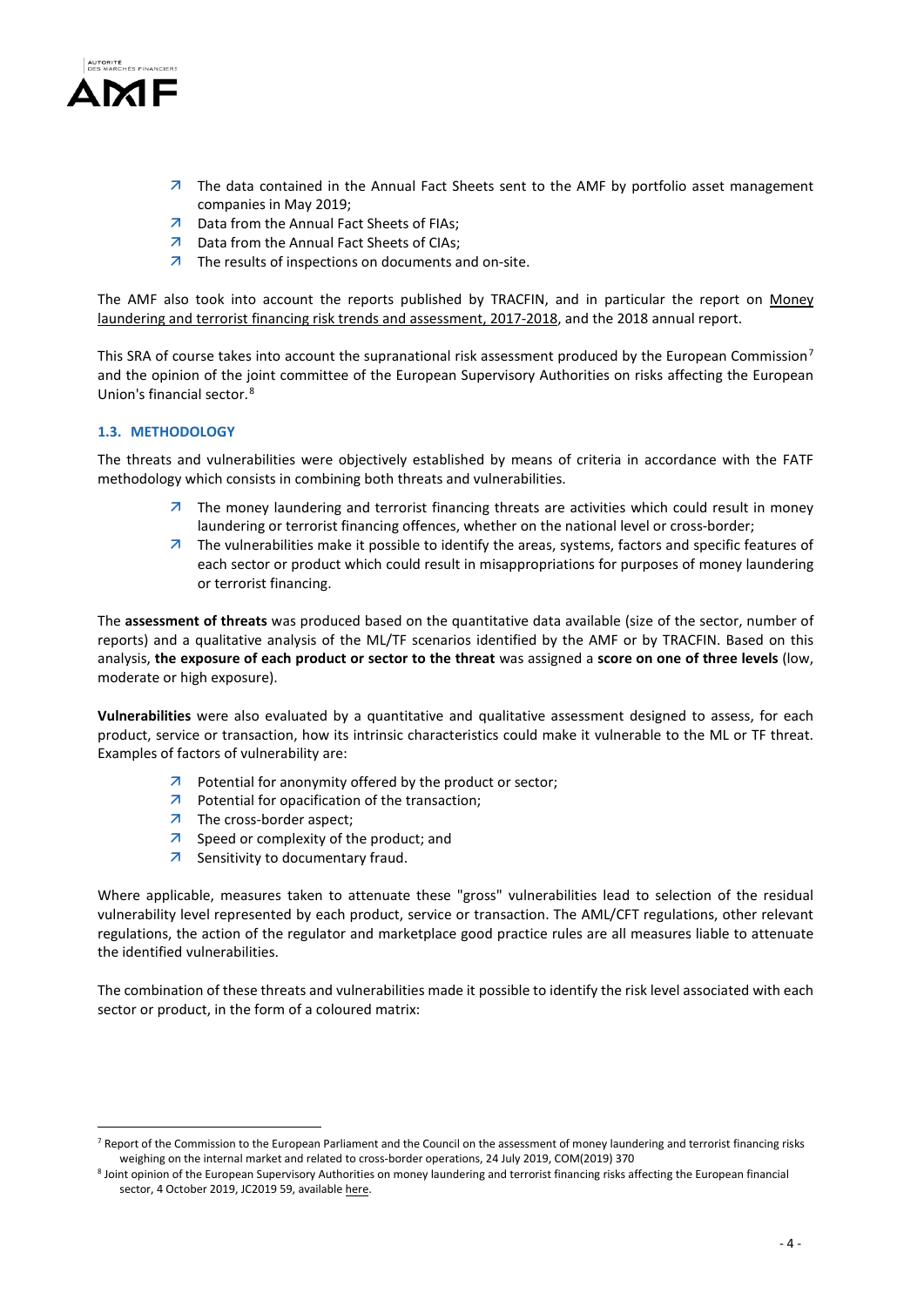

**XY Product Sector** 



The identification of a risk level for the identified sectors or products does not mean that all the professionals involved are liable to commit money laundering or terrorist financing offences. Quite the contrary, they are the first to work to ensure that their industry is most exemplary and most immune to such offences. The present assessment will enhance knowledge of the risks so that risk vigilance may be performed as effectively as possible.

# **2. REGULATORY AND INSTITUTIONAL FRAMEWORK OF THE FINANCIAL SERVICES SECTOR**

# **2.1. REGULATORY FRAMEWORK: THE EUROPEAN DIRECTIVES**

France has taken part actively in establishing European AML/CFT legislation. The fourth directive was transposed into French national law by Order No. 2016-1635 of 1 December 2016, [9](#page-4-0) by Decree No. 2017-1094 of 12 June 2017,<sup>[10](#page-4-1)</sup> and by Decree No. 2018-284 of 18 April 2018.<sup>[11](#page-4-2)</sup>

The fifth directive (2018), <sup>[12](#page-4-3)</sup> revising the fourth directive, is likewise the result of an initiative promoted by France, in order to reinforce the effectiveness of European measures for combating money laundering and terrorist financing in the wake of the 2015 terrorist attacks. During the negotiations, France supported **more stringent obligations of transparency relating to the register of ultimate beneficial owners** and the creation in all the Member States of a **file of bank accounts** making it possible to identify their owners, trustees and ultimate beneficial owners. Moreover, the fifth directive **includes the sector of digital assets in the scope of AML/CFT obliged entities** and reinforces **the additional vigilance measures taken by the obliged entities with regard to high-risk third countries**.

<sup>-</sup><sup>9</sup> Order No. 2016-1635 of 1 December 2016 reinforcing the French measures for combating money laundering and terrorist financing.

<span id="page-4-2"></span><span id="page-4-1"></span><span id="page-4-0"></span><sup>&</sup>lt;sup>10</sup> Decree No. 2017-1094 of 12 June 2017 relating to the register of ultimate beneficial owners of corporate bodies and legal structures.

 $11$  Decree No. 2018-284 of 18 April 2018 reinforcing the French measures for combating money laundering and terrorist financing.

<span id="page-4-3"></span><sup>&</sup>lt;sup>12</sup> Directive (EU) 2018/843 of the European Parliament and of the Council of 30 May 2018 amending Directive (EU) 2015/849 on the prevention of the use of the financial system for the purposes of money laundering or terrorist financing, and Directives 2009/138/EC and 2013/36/EU.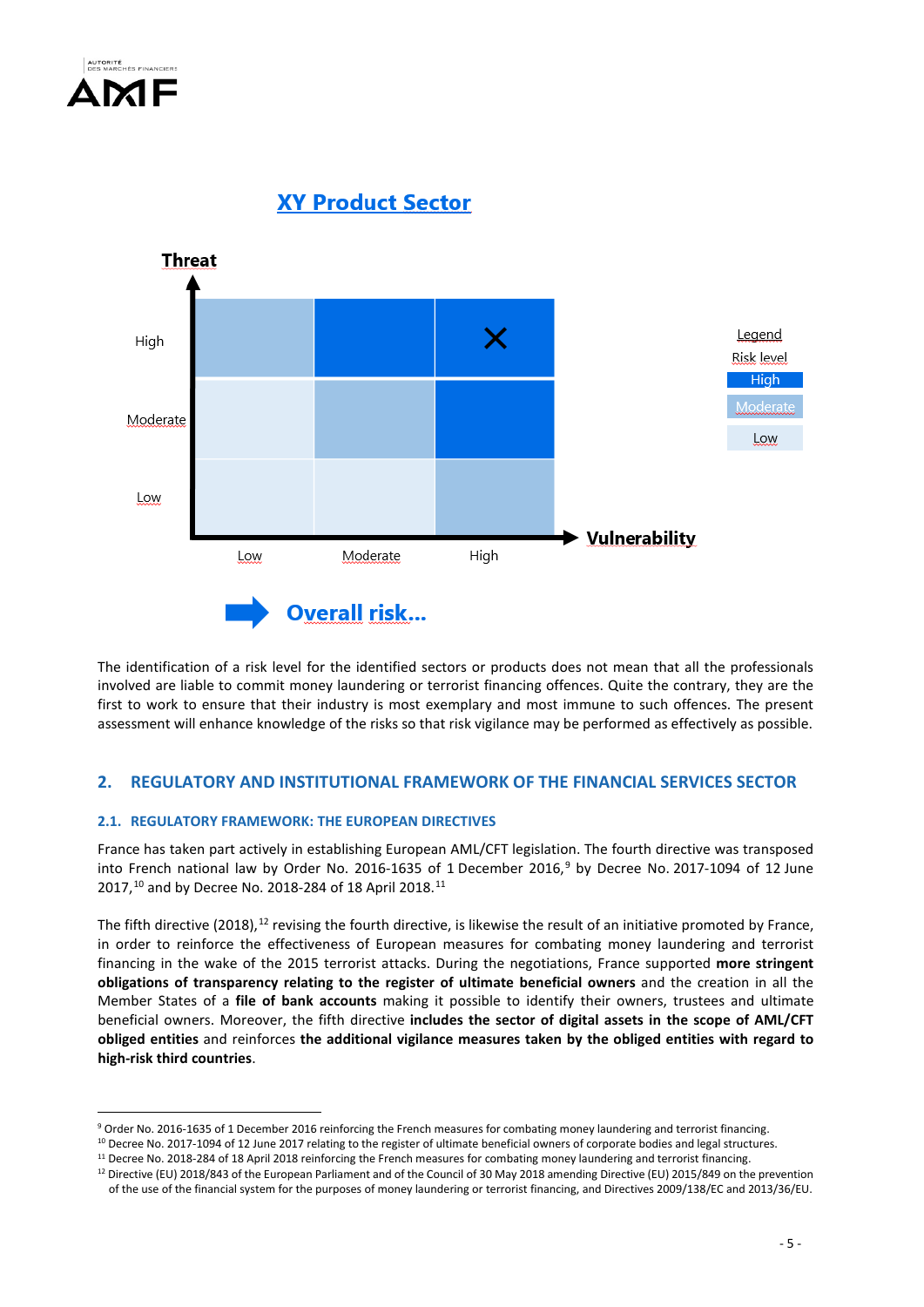

It came into force on 10 July 2018 and stipulates a period of eighteen months for transposition, i.e. up to 10 January 2020.

The process of transposition of the fifth directive is accordingly undergoing finalisation in France, and several of these measures enacted on the European level are already in force in France. The "**PACTE**"[13](#page-5-0) Act No. 2019-486 of 22 May 2019 has already transposed its provisions relating to digital assets and authorised the government to adopt an order transposing the remainder of its provisions into national law.

Under these provisions, substantial precise obligations, described in detail in Chapters I and II of Title VI of the Monetary and Financial Code, are imposed on AML/CFT obliged entities, to be able to prevent ML/TF risks. The main such obligations concern, in particular:

- $\overline{z}$  Vigilance with respect to clients, whose identity must be collected and verified, and with respect to the ultimate beneficial owner;
- $\overline{z}$  The application of more stringent additional vigilance measures to the client and beneficial owner in the case of heightened risk factors (high-risk countries, establishment of a relationship at a distance, Politically Exposed Persons, etc.);
- $\overline{z}$  The obligation to transmit suspicion reports to TRACFIN, in order to report any suspicious transaction, failing which their liability may be involved;
- $\overline{z}$  The obligation of implementing and complying with UN, European and national asset freezes;
- Document retention;
- $\overline{z}$  The establishment of a robust internal control organisation and procedures capable of combating money laundering and terrorist financing.

The AML/CFT obligations are adjusted according to the transaction risk. More stringent vigilance obligations must therefore be applied when the risk is considered high by either the legislator or the obliged entity following its risk assessment. Conversely, simplified vigilance measures are permitted when the risk is considered low by either the obliged entity itself or the legislator.

The AMF has replicated the relevant provisions in its General Regulation in order to clarify for asset management companies,<sup>[14](#page-5-1)</sup> the central depository,<sup>[15](#page-5-2)</sup> financial investment advisors,<sup>[16](#page-5-3)</sup>and crowdfunding investment advisors<sup>[17](#page-5-4)</sup> the obligations incumbent on them.

The AMF and ACPR supervise the effective compliance, by the obliged professionals, with all the obligations to which they are subjected, and contribute jointly, through their expertise, to reducing these risks.

# **2.2. INSTITUTIONAL FRAMEWORK: AMF AND ACPR SHARED SUPERVISION**

Entities belonging to the financial sector are subject to the control and power of sanction of the Autorité de Contrôle Prudentiel et de Résolution (ACPR) and the Autorité des Marchés Financiers (AMF). The following come under the AML/CFT supervision of the AMF:

- **7** The 633 asset management companies;
- $\overline{z}$  The 5152 financial investment advisors;
- $\overline{z}$  The 51 crowdfunding investment advisors;
- 7 The Euroclear Central Depository.

The following also come under the AML/CFT supervision of the AMF:

 $\overline{\phantom{a}}$  Digital service providers having applied for an optional authorisation for services of exchange of digital assets for other digital assets (broking), operation of a digital-asset trading platform (stock

<sup>-</sup><sup>13</sup> French Act No. 2019-486 of 22 May 2019 on business growth and transformation.

<span id="page-5-1"></span><span id="page-5-0"></span><sup>14</sup> Articles 320-14 et seq., and 321-141 et seq.

<span id="page-5-2"></span><sup>15</sup> Article 560-9 et seq.

<span id="page-5-3"></span><sup>&</sup>lt;sup>16</sup> Article 321-143 to 321-148 and 321-150 in accordance with Article 325-22.<br><sup>17</sup> Article 321-143 to 321-148 and 321-150 in accordance with Article 325-62.

<span id="page-5-4"></span>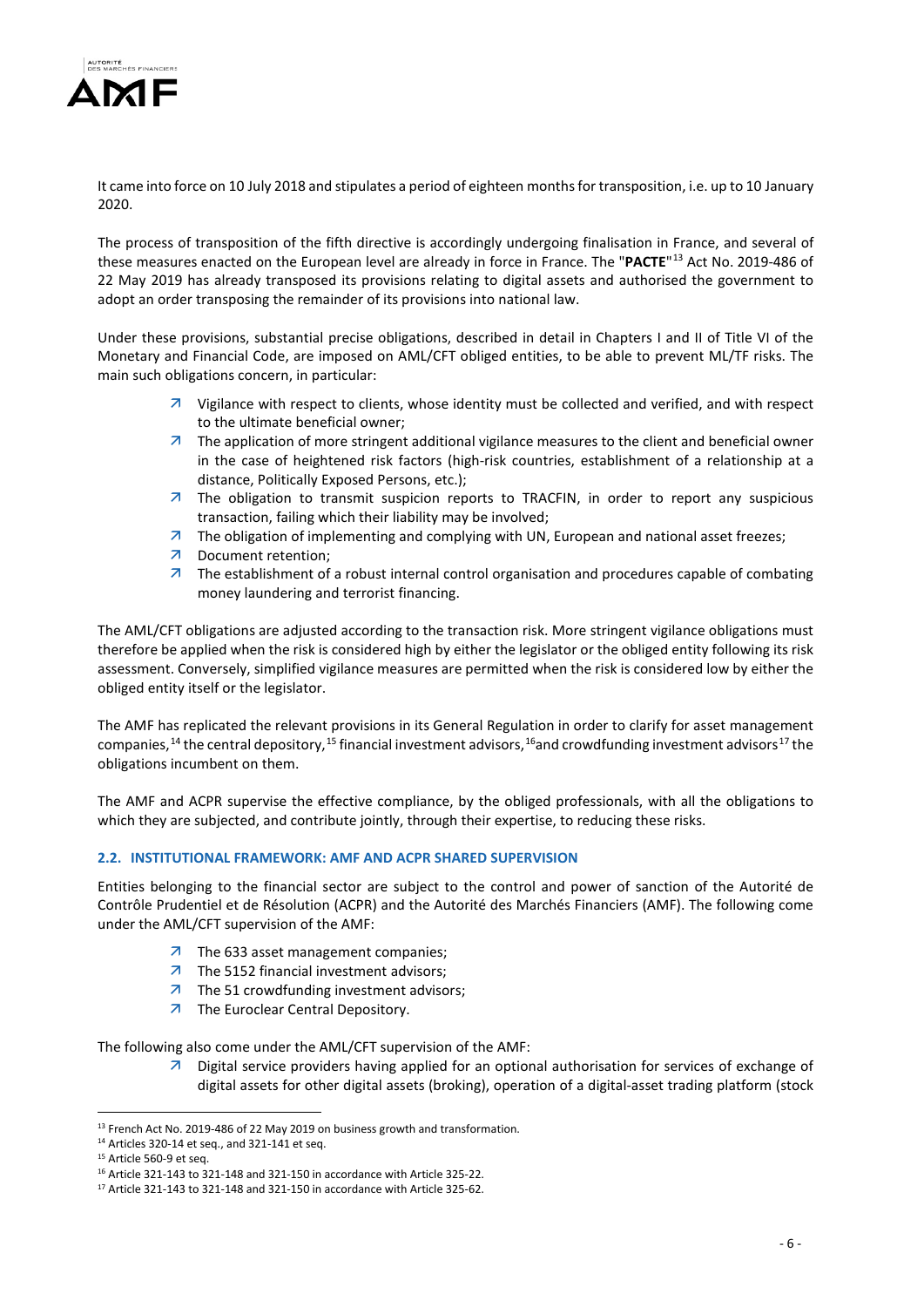

-

exchange) and other digital-asset services, inspired by the investment services regulated by the European Union's Markets in Financial Instruments Directive ("MiFID"), such as the receipt and transmission of third-party orders, third-party portfolio management, advice to investors in digital assets, underwriting, guaranteed placement and non-guaranteed placement (these services are not highly developed as yet);

 $\overline{\mathcal{A}}$  Digital token issuers if the issue has received the AMF's approval.

The AMF checks the effectiveness of implementation of the AML/CFT preventive rules by the professionals under its supervision through constant supervision, ahead of the launch of their business (authorisation procedure, integrity check on the managers and shareholders) and throughout their business operations (follow-up). Its supervision activity follows the risk-based approach in accordance with the Joint Guidelines of the European Supervisory Authorities published in 2017.<sup>[18](#page-6-0)</sup>

The other professionals in the financial sector (credit institutions, investment firms, market undertakings, intermediaries in banking transactions and payment services, crowdfunding intermediaries and service providers for the third-party custody of digital assets and buying and selling of digital assets against legal tender, subject to mandatory registration) come under AML/CFT supervision by the ACPR.

# **3. MAIN THREATS WEIGHING ON THE FINANCIAL SERVICES SECTOR**

# **3.1. THREATS IDENTIFIED ON THE NATIONAL LEVEL**

As indicated by the COLB in the National Risk Assessment, tax evasion and scams are among the main threats to which France is exposed.

The AMF plays its role in combating these threats via (i) surveillance of marketing practices for so-called atypical products when they are carried out by financial investment advisors under its supervision, and (ii) initiatives to alert or warn against identified sites or persons via its website.

# Marketing of atypical products by Financial Investment Advisors

The inspections carried out on FIAs revealed scams concerning the following atypical products: hotel products, forests, [19](#page-6-1) and even balsamic vinegar.

Through collaboration with Banque de France, the AMF has established an increasingly precise map of atypical products in France, characterised by:

- $\overline{z}$  promises of high returns often combined with guarantee mechanisms or liquidity promises which are inconsistent with the nature of the investment vehicle (e.g. unlisted equities or partnership shares);
- $\overline{a}$  atypical underlying assets in the case of mass-marketed products (see below: teak forests, hotels);
- $\overline{z}$  atypical structures (e.g. investments in equity securities issued by organisations of a different nationality from that of the underlyings);
- $\overline{\phantom{a}}$  final destination of the funds not easily identifiable, or even impenetrable;
- $\overline{z}$  financial arrangements promising tax breaks.<sup>[20](#page-6-2)</sup>

Through its activity of supervision of FIAs, the AMF contributes to the combat against scams and frauds that are threats identified on the national level.

<span id="page-6-0"></span><sup>&</sup>lt;sup>18</sup> Joint Guidelines on the characteristics of a risk-based approach to anti-money laundering and terrorist financing supervision, and the steps to be taken when conducting supervision on a risk-sensitive basis. ESAs 2016 7[2 here](https://esas-joint-committee.europa.eu/Publications/Guidelines/Joint%20Guidelines%20on%20risk-based%20supervision_FR%20%28ESAs%202016%2072%29.pdf).

<span id="page-6-1"></span><sup>&</sup>lt;sup>19</sup> At the end of 2016, the AMF inspected and fined an FIA for failure to fulfil its professional obligations in marketing shares of a Panamanian company: 27 of the FIA's clients invested a total amount of €1,047,735 by subscribing to an offer on the basis of misleading information.

<span id="page-6-2"></span><sup>&</sup>lt;sup>20</sup> Marketing of products similar to so-called "Girardin" or "TEPA" or "Dutreuil" products but which do not fulfil the relevant legal conditions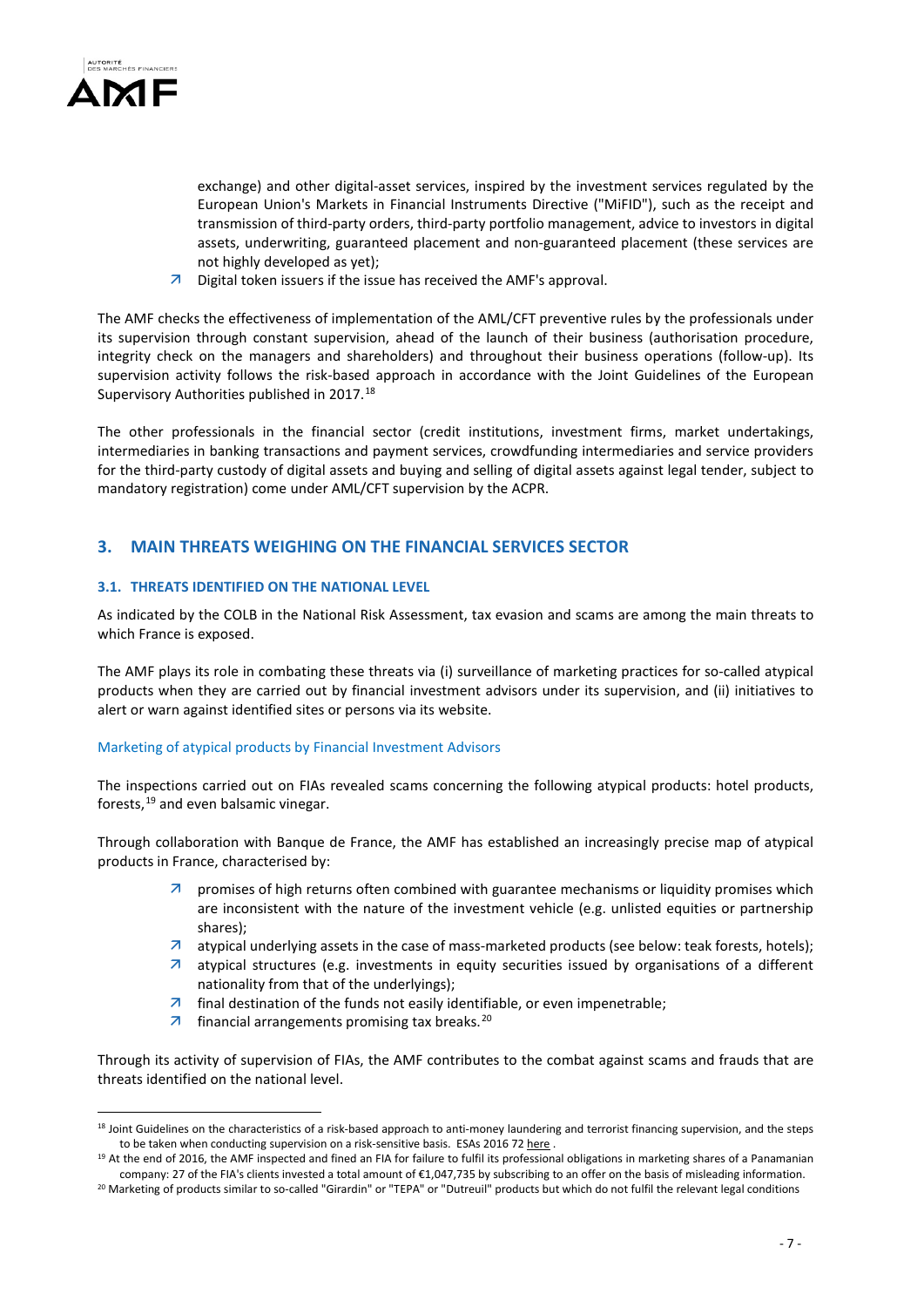

# **Case "A"**

In 2015, an FIA collected €24.3m worth of products promoted by Group A, which generated €2.4m in commissions for it for financial years 2012-2013 to 2014-2015, of which €5.2m was collected via loan agreements that the FIA had its clients sign for the benefit of Group A entities. As a reminder, these investments, marketed within the framework of offers on varying conditions, involved taking stakes in hotel operating companies. The FIA was fined by the AMF for failure to comply with rules of good conduct concerning marketing, and the case was reported to the ACPR and the Public Prosecutor's Office of Marseille with regard to the behaviour of the FIA and Group A. At the end of 2017, the Marseille Commercial Court imposed a court-ordered receivership procedure on all the companies of Group A (more than 200 companies).

Other FIAs were inspected for having marketed these products.

In a letter sent to the FIA's professional associations, and reproduced extensively, the AMF reminded FIAs of their professional obligations when they make investment recommendations to their clients.

#### Watch on fraudulent advertising and marketing practices $^{21}$  $^{21}$  $^{21}$

Throughout 2018, the AMF and ACPR continued their activity of monitoring market participants which are not authorised to market their products or services in France, in order to alert the public to detected fraudulent or suspicious behaviour.

For this purpose, the AMF and ACPR regularly publish blacklists of the websites or entities not authorised to propose their offers to the public, notably on the ABEIS website. In particular, around 150 extra names were added to the four lists already fed with data by the authorities devoted to **miscellaneous assets** (**diamonds, wine, balsamic vinegar,** etc.), **binary options, and Forex and credit/passbook savings account/payment offers**.

Moreover, faced with the growing number of sites proposing **investments in crypto-assets**, a fifth list, identifying sites proposing crypto-asset derivatives without complying with the regulations in force, was established in July 2018. The creation of this list is based on the AMF's assessment that platforms proposing crypto-asset derivatives settled in cash must comply with the regulations applicable to financial instruments. This implies, in particular, that platforms providing crypto-asset CFDs, for example, be authorised as investment service providers. 77 websites were registered on this list for 2018.

Fraudulent **credit** offers, which prompt private individuals to pay a sum of money to be able to obtain a consumer loan, continue to thrive on the web. Passbook savings account scams are also increasing.

The AMF and ACPR note, moreover, that many platforms and websites fraudulently use the name or contact details of regularly authorised or registered financial market participants, deliberately creating a confusion that is harmful to savers.

In all, more than 750 names of fraudulent or suspect websites or market participants are identified on these lists.

Professionals are obliged to step up their vigilance regarding these risks of identity theft on the internet. The public is also invited to show the utmost vigilance regarding offers presented as risk-free, and especially those offering returns far greater than those customarily offered by the market.<sup>[22](#page-7-1)</sup>

# **3.2. THREATS IDENTIFIED ON THE EUROPEAN LEVEL**

-

<span id="page-7-0"></span><sup>&</sup>lt;sup>21</sup> Excerpts from the 2018 annual report of the Assurance Banque Epargne unit (AMF-ACPR) <sup>22</sup> Latest press release published on 27 November 2019.

<span id="page-7-1"></span>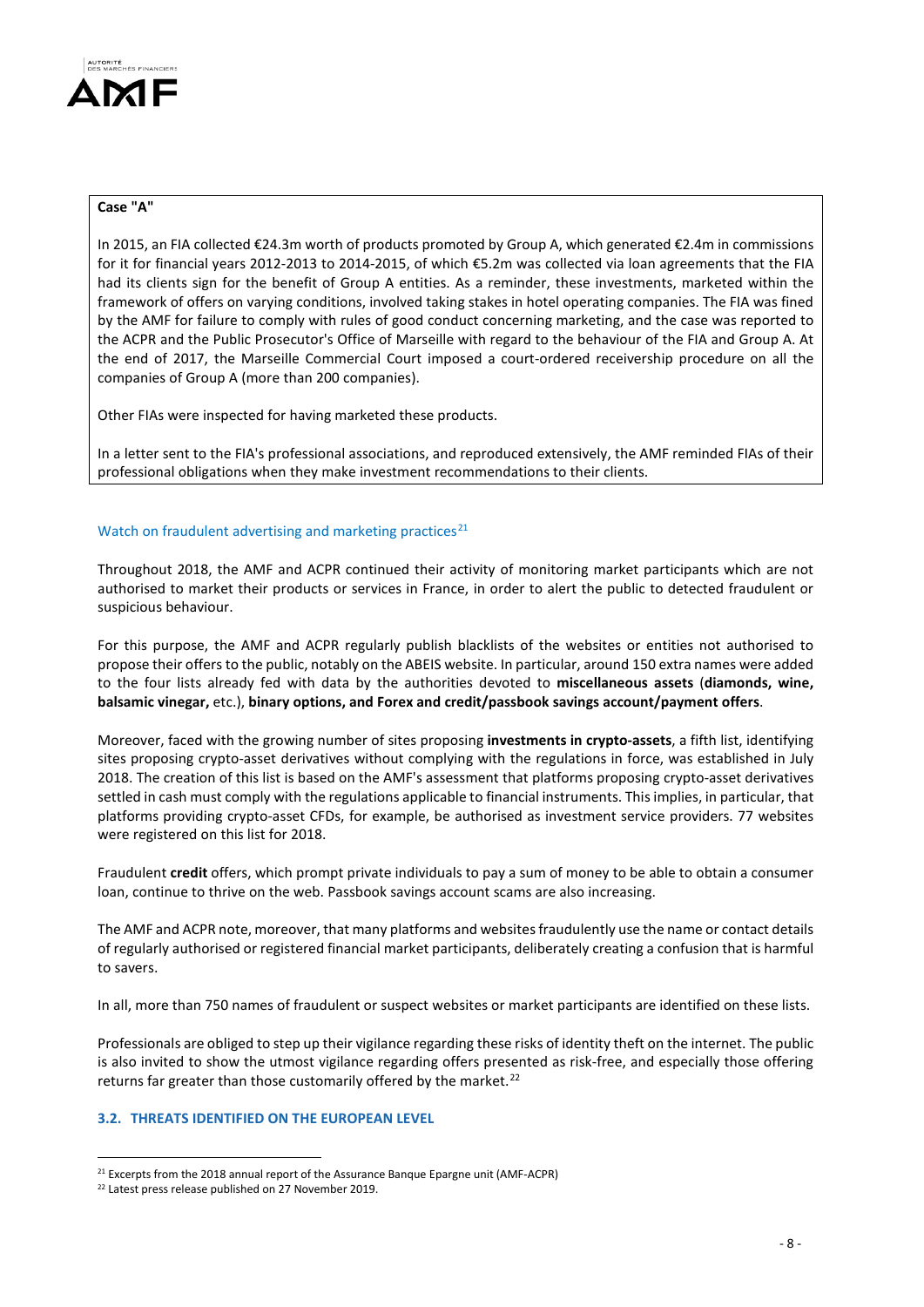

-

At the end of their joint opinion,<sup>[23](#page-8-0)</sup> the European Supervisory Authorities identified the following cross-sector risks:

- Brexit;
- 7 New technologies, "Fintech" and "Regtech";
- Virtual currencies;
- Legislative divergences between Member States;
- **7** Divergences in supervision practices;
- $\overline{\phantom{a}}$  Weaknesses of the internal control systems of obliged entities;
- 7 Terrorist financing;
- $\overline{z}$  "De-risking": a practice by which obliged entities out of precaution exclude risky clients, encouraging them to turn to unregulated financing circuits.

**The special Brexit context** was indeed a feature of the year: many of the initial applications for authorisation were due to the partial or complete relocation to France of the UK operations of investment management companies. The whole asset management spectrum is concerned: from the entrepreneurial company specialised in unlisted or real estate assets, to the large pan-European market participant which decided to make Paris its European hub. Insofar as these were AML/CFT obliged entities, under the supervision of the competent UK authority, the examination of the quality of their AML/CFT system revealed no major difficulty.

**Fintech and Regtech** are enjoying significant growth in France. Regarding AML/CFT, most of the Paris marketplace clearly uses **external technological solutions and other databases**, mainly for "filtering" their clients. A few names of service providers and/or solutions recur repeatedly. This potential data market concentration raises questions regarding:

- The quality of the data thus used by a majority;
- The lack of personalised intellectual analysis;
- The exacerbation of de-risking.

The risk related to Fintech and Regtech is therefore clearly identified in the French financial sector, although without being considered significant.

According to data collected from asset management companies, the practice of "**de-risking**" mentioned by the European Supervisory Authorities is an established fact in France. AMCs prefer not to enter into a relationship with clients or not to invest in assets which represent a risk considered excessive. As a result, most of them declare their business as being, on the whole, exposed to a low ML/TF risk.

<span id="page-8-0"></span><sup>&</sup>lt;sup>23</sup> Joint opinion of the European Supervisory Authorities on money laundering and terrorist financing risks affecting the European financial sector, 4 October 2019, JC2019 59, availabl[e here.](https://esas-joint-committee.europa.eu/Publications/Opinions/Joint%20Opinion%20on%20the%20risks%20on%20ML%20and%20TF%20affecting%20the%20EU)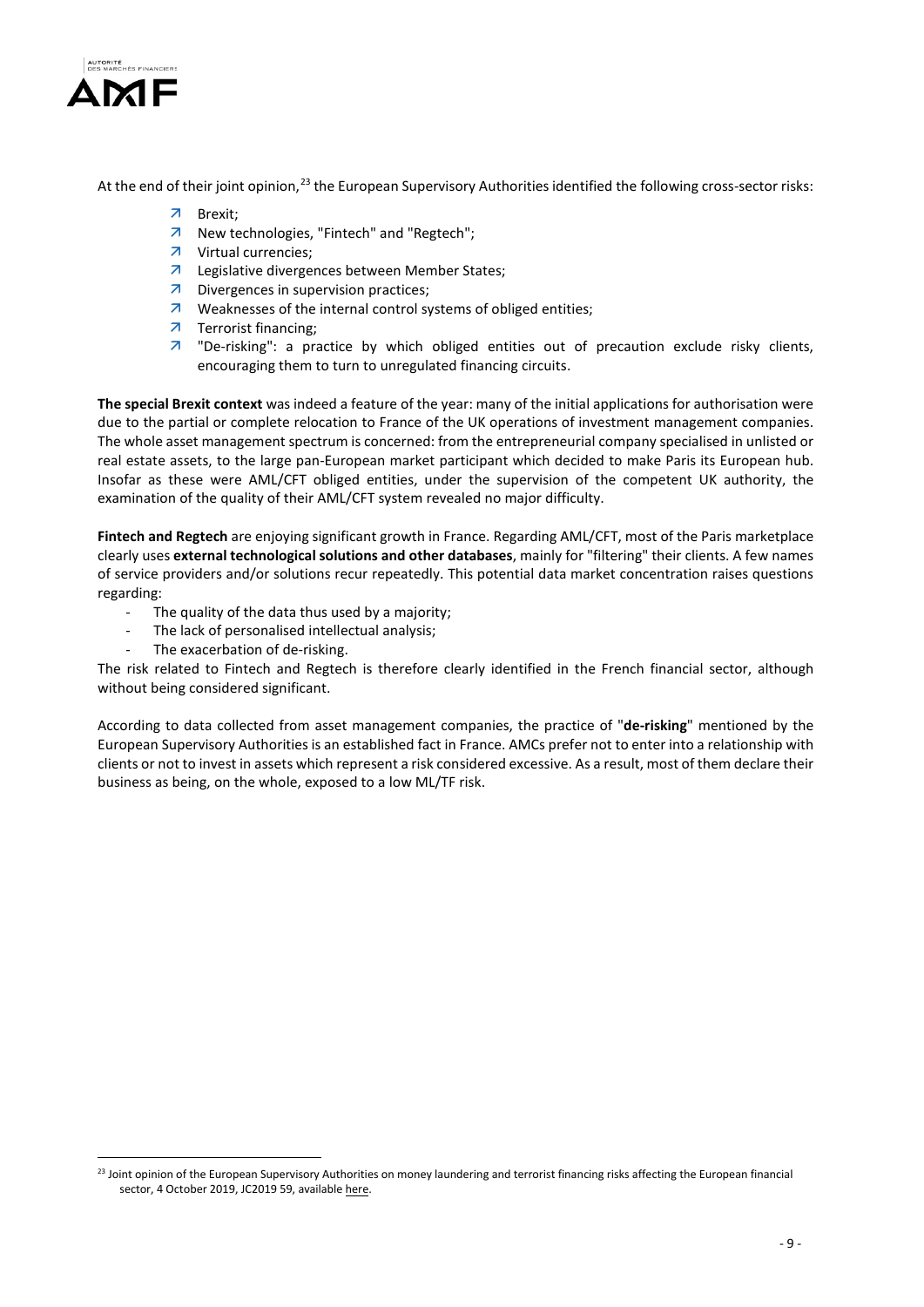

# **4. THE ASSET MANAGEMENT SECTOR**

# **4.1. OVERVIEW**

With around €3,674bn in assets under management at the end of 2018 (of which €1,573bn in personal asset management), the asset management sector occupies an important position in the French economy and its financing. Highly integrated into global and European financial systems, the personal and collective French asset management industry ranks as the leader in continental Europe, accounting for one-quarter of this market.

Under the supervision of the AMF, **the asset management sector comprises 633 portfolio asset management companies**, all authorised for the collective investment management business (UCITS and/or AIFs). Many of them also have an authorisation enabling them to provide investment services governed by MiFID:

- For example, over half of them (363) are authorised to provide discretionary personal investment management services;
- 10% are accredited for Receipt and Transmission of Orders; and
- Nearly all of them (over 95%) are accredited for investment advisory services (chiefly related to the marketing of managed funds).

The asset management sector in France is characterised by **high concentration** (60% of assets under management are managed by the leading 10 management companies), together with **great heterogeneity of the market participants' profiles**:

- Entrepreneurial companies represent more than two-thirds of asset management companies in France, and this proportion of entrepreneurial organisations is constantly increasing;
- One-third of asset management companies are subsidiaries of regulated banking, insurance or financial groups: they manage 91% of total assets under management.

**The asset management sector is also a highly regulated sector, and portfolio asset management companies are subject to one or other of the AIFM and UCITS sector directives, or even both**, while complying with the rules of MiFID whenever they provide investment services such as discretionary management or investment advisory services.

It is prohibited for asset management companies to receive deposits of funds or securities from their clients.<sup>[24](#page-9-0)</sup>

Apart from portfolio asset management companies, asset management requires the assistance of a number of professionals, and in particular:

- The depository: which keeps the securities and cash accounts of the funds' assets and verifies the lawfulness and correct execution of the AMC's decisions; its control is a rampart against the risk of fraud or abuse that could be committed by the fund manager;
	- The registrar which keeps the register of the fund's units on behalf of the AMC;
		- o either the units are kept as "registered units", and investors are registered there by name;
		- o or the units are "bearer units", and the register does not contain the investors' names but those of the custody account keepers;
	- The custody account keepers which hold the units of collective investment products on behalf of their clients, and which appear on the register of funds whose units are issued as "bearer units".

These professionals are **credit institutions or investment firms**, authorised, AML/CFT obliged entities under the supervision of the ACPR.

Subject to the rules on anti-money laundering and combating the financing of terrorism, under AMF supervision, for all their activities, the asset management companies are themselves exposed to AML/CFT risks liable to vary depending on the products or services offered, the distribution channels used, client characteristics, and the country of origin or destination of the funds.

<u>.</u>

<span id="page-9-0"></span><sup>&</sup>lt;sup>24</sup> Article L. 533-21 of the Monetary and Financial Code.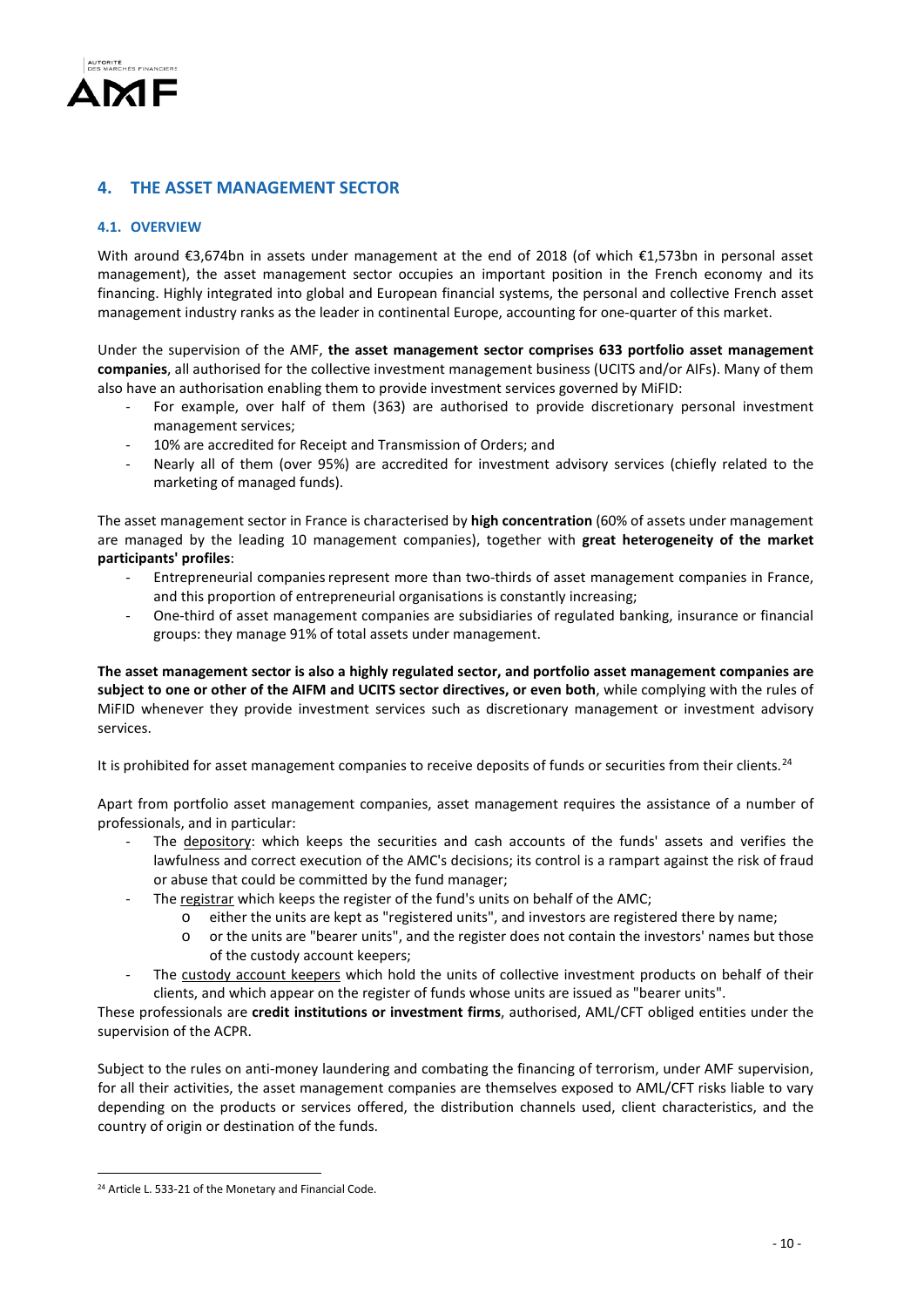

The risk assessment was carried out making a distinction between the main families of businesses, strategies or assets.

# **4.2. COLLECTIVE MANAGEMENT OF FINANCIAL INSTRUMENTS (LISTED EQUITIES, LISTED BONDS AND MONEY MARKET INSTRUMENTS)**

#### **Description of the sector**

The "conventional" asset management of financial instruments is performed by portfolio asset management companies authorised for the management of funds investing in transferable securities traded on financial markets, and UCITS in particular. Under the terms of European regulations, listed equities, listed bonds and money market instruments constitute the priority investment universe of UCITS and, by extension, 'FIVG' general investment funds.<sup>[25](#page-10-0)</sup> This investment management can also be performed indirectly, by subscribing to investment funds (CIUs) themselves investing in these conventional financial instruments.

This covers a majority of portfolio asset management companies. 78% of them are authorised to select such instruments in their investment funds (UCITS or AIFs) or discretionary management portfolios.

With €1,064bn**[26](#page-10-1)** in assets under management, conventional asset management represents 70% of the collective investment management sector in France.

#### **Threats and main scenarios of use for purposes of money laundering and/or terrorist financing**

While the investment in units of collective investment products is, in theory, a way of reintroducing criminal funds into the financial sphere, the AMF has no information making it possible to prove and measure this threat.

The collective management of financial instruments is not exposed to the risk of terrorist financing, either.

The threat level is **LOW**.

#### **Vulnerabilities**

-

#### Intrinsic vulnerabilities

Regarding the assets of conventional asset management funds, the investment universe is, as mentioned above, constrained by strict eligibility rules: this universe consists of assets representing a low risk of money laundering (transferable securities listed on a regulated market, money market instruments).

Conventional asset management in France is characterised by a high level of intermediation. AMCs managing funds for which the units are distributed via the Central Securities Depository (Euroclear) are not able to know, in real time, the end investors in the managed funds, nor their identity or the source of the funds invested. In this sense, this intermediation constitutes a vulnerability.

Because of this intermediation, but given the low risk to the assets, the intrinsic vulnerabilities of conventional asset management are of a **MODERATE** level.

Mitigation measures and residual vulnerabilities

In addition to regulatory factors relating to the authorisation and supervision of AMCs, allowance should be made for mitigation measures related to the quality of the professionals operating in the asset management ecosystem.

<span id="page-10-0"></span><sup>&</sup>lt;sup>25</sup> 'FIVG' general investment funds subjected, by French regulations, to the same constraints as UCITS.

<span id="page-10-1"></span><sup>&</sup>lt;sup>26</sup> AUM of UCITS managed by French AMCs estimated at €1,110 billion at the end of 2018, including €757 billion worth of French UCITS. AUM of French 'FIVG' general investment funds managed by French AMCs estimated at €306 billion.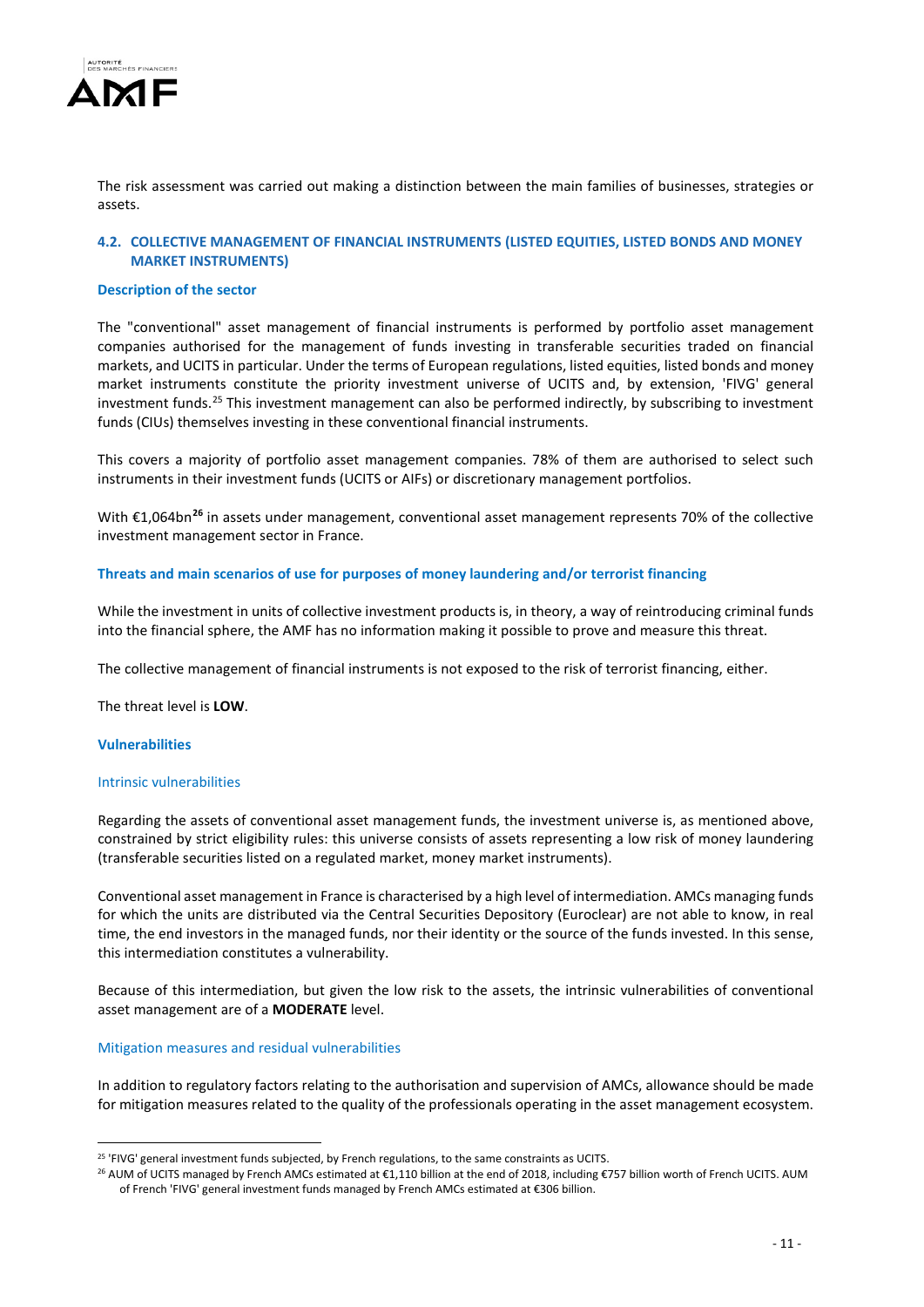

As mentioned, the fund's assets are kept by a depository which checks both the lawfulness of the fund manager's decisions and instructions and the cash flows. This is a credit institution or investment firm, subject to AML/CFT rules, and is a rampart against the risk of fraud.

The identified vulnerability which is due to the fact that the AMC does not know its end investors when its units or shares are distributed on Euroclear is considerably attenuated, precisely by the intermediation of Euroclear (see Chapter 7) and also by the assurance that the unit subscription circuit includes only AML/CFT obliged entities:

- Insurance companies proposing investments in units of account;
- Credit institutions or investment firms providing advisory or discretionary management services to their own clients;
- Custody account-keepers, also credit institutions or investment firms which receive funds from clients that they know, directly or indirectly.

These factors justify selecting a **LOW** residual vulnerability level.

# **ML/TF risk rating**

The combination of the threat and vulnerability levels leads to the selection of a **LOW** risk level.



# **Management of financial instruments**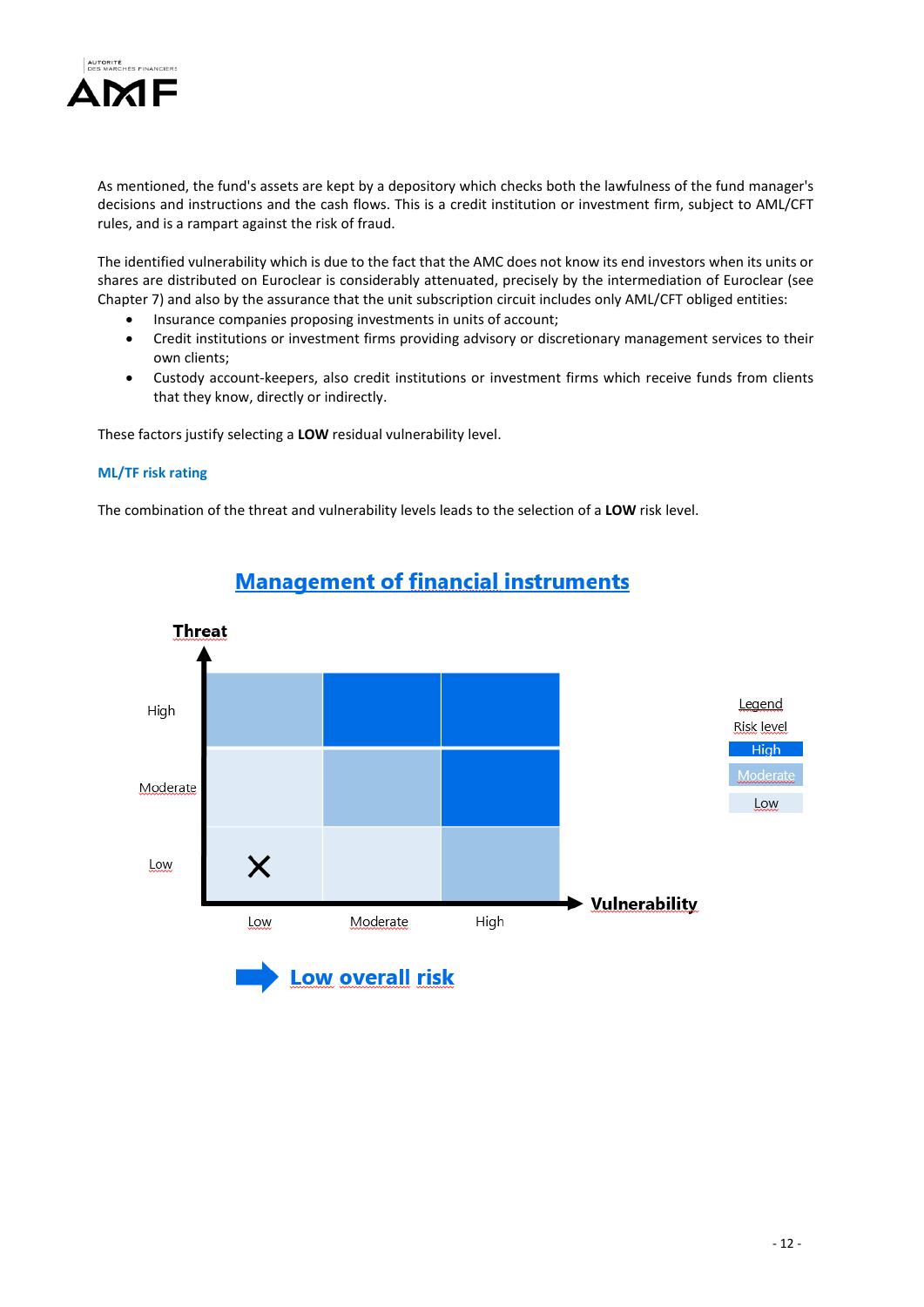

## **4.3. PRIVATE EQUITY**

#### **Description of the sector**

One out of five AMCs has made this type of investment management its specialty. It is a growth sector ( $\epsilon$ 36bn raised in 2018 for equity and debt financing of companies and infrastructure), $^{27}$  $^{27}$  $^{27}$  on which the new market participants are becoming positioned.

These AMCs manage AIFs exclusively:

- Either in the form of funds with conditions of access limited to professional or quasi-professional investors (professional private equity funds, specialised professional funds): the AUM of these funds stand at €60.2 billion;
- Or in the form of AIFs open to subscription by the general public, which are usually eligible for a tax benefit. These funds may in this case take the form of venture capital funds (FCPRs), local investment funds (FIPs) or innovation venture capital funds (FCPIs); the AUM of these funds stand at €10.9 billion.

Private equity in France is mostly intended for institutional investors, which either invest in this on their own account or intermediate the investments of retail investors. This intermediation takes several forms: discretionary management, or unit-linked life insurance, within which an insurer (institutional client) may lodge professional private equity investment funds.

Of the €18.7bn in capital raised in 2018, 85% came from institutional investors: funds of funds (of which half were of foreign origin), insurance companies, mutual insurance companies, retirement funds and pension funds. The proportion of funds invested by individuals (including family offices) is approximately 15% (of which 73% French capital).

# **Threats and main scenarios of use for purposes of money laundering and/or terrorist financing**

By nature, private equity funds are not very attractive for criminals, due to the lock-in period frequently involved in each investment, which may be up to 10 years for funds invested in by retail investors.<sup>[28](#page-12-1)</sup> This lock-in is often a condition for granting a tax benefit, which obliges the client to provide justification of their income tax liability.

In this case, the risk of money laundering and terrorist financing applies generally to the assets of funds:

- investing in companies established in high-risk countries;
- investing in high-risk industrial sectors.

However, according to the data collected, private equity asset management companies invest exclusively in French companies, or companies established in the EEA.

That said, it appears that French private equity investments are attracting an increasing amount of foreign capital, which requires greater due diligence by fund managers with regard to knowledge of the customer and the source of funds.

Therefore, although the available data in terms of identified volumes and cases make it possible to relativise the threat related to the funds' assets, the sector's exposure to foreign capital nevertheless obliges us to select a **MODERATE** threat level with regard to money laundering and terrorist financing.

-

<span id="page-12-0"></span><sup>&</sup>lt;sup>27</sup> Source: France Invest Annual Report

<span id="page-12-1"></span><sup>&</sup>lt;sup>28</sup> Professional investors, for their part, can have access to investment funds that have longer lock-in periods.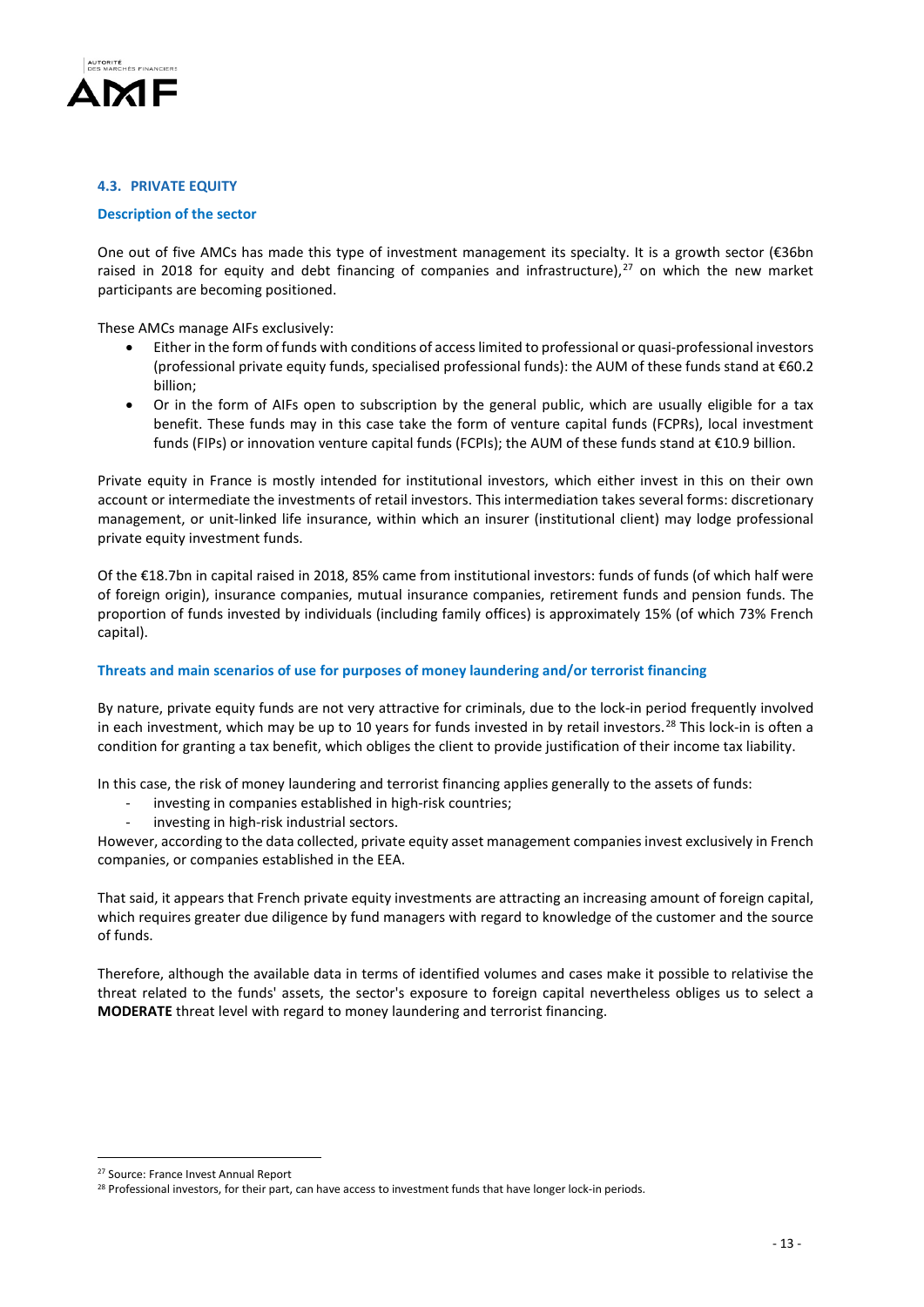

#### **Vulnerabilities**

#### Intrinsic vulnerabilities

The vulnerabilities are mostly related to the nature of the assets, more risky than those for conventional fund management.

Also unlike conventional fund management, private equity AMCs are in direct relation with their investors insofar as the units of private equity funds are often held as registered units. Accordingly, the obligations regarding knowledge of the customer are incumbent mainly on them, without them being able to rely on other professionals in the financial sector. Depending on investors' profile, whether they are institutional or retail investors, whether they are established in France or outside France, this due diligence is more or less complex to implement.

Private equity therefore represents a **HIGH** level of vulnerability with regard to money laundering and terrorist financing.

#### Mitigation measures and residual vulnerabilities

Private equity is highly regulated: all funds for the "general public" (FCPRs, FCPIs and FIPs) are subject to the prior authorisation of the AMF and to strict rules in terms of investment ratios. The other funds, reserved for institutional investors (or retail clients investing at least €100,000), are declared to the AMF. All have a statutory auditor who audits the fund's accounts, and of course a depository who provides asset custody but also checks the lawfulness of management decisions and cash flows.

Another measure to attenuate asset risk is the regulatory requirement provided for in Articles 320-22 and 321-149 of the AMF General Regulation according to which: *"when it implements its investment policy, the asset management company shall assess the risk of money laundering and terrorist financing and establish procedures to oversee the investment selections made by its employees".* 

In general, it is clear from discussions with the private equity AMCs that extensive due diligence is performed on the assets, both for ML/TF risk and for credit risk and reputational risk.

As a consequence of these requirements, French AMCs choose to invest mostly in France or in EU countries rather than in third countries or high-risk countries.

As regards the risk related to the funds' investors, as mentioned above, it depends in particular on their nationality or domiciliation. In the European Union, the regulations in favour of fiscal transparency contribute to a better knowledge of the customer.

For these reasons, the residual vulnerabilities represented by private equity are of a **MODERATE** level.

#### **Risk rating**

The combination of the threat and residual vulnerability levels leads to the selection of a **MODERATE** risk for the private equity sector.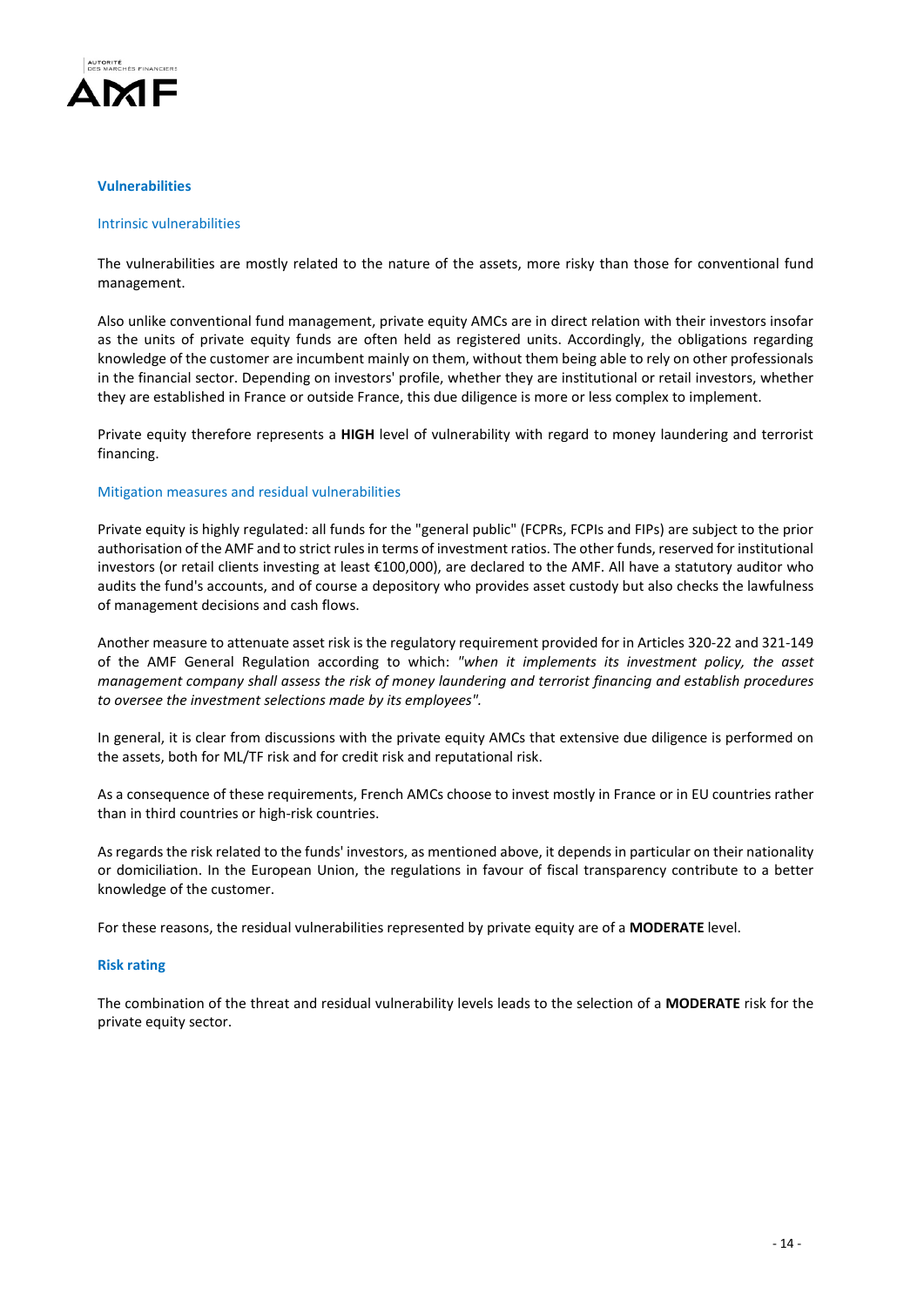

**Private equity** 



# **4.4. REAL ESTATE INVESTMENT**

# **Description of the sector**

Like private equity (see above), real estate is the most dynamic sector in which new AMCs are becoming positioned in France (63% of new AMCs are specialised in either real estate or private equity). At the end of 2018, 18% of French AMCs were authorised to select real estate assets.

At the end of 2018, the net asset value of real estate funds stood at **€109bn[29](#page-14-0)** (data taken from AIFM reports)**.** 53% of these funds are held by institutional investors, notably via professional real estate collective investment undertakings (OPPCIs). Funds intended for retail investors manage assets worth **€51.8bn** concentrated in OPCIs (**€15.1bn**) and SCPIs (**€36.7bn**).

# **Threats and main scenarios of use for purposes of money laundering and/or terrorist financing**

As mentioned in the NRA, real estate buying and selling businesses are exposed to a high level of threat regarding money laundering, due to the amounts involved, which are large, and the relative security offered by this type of investment. The luxury real estate sector, especially in Paris and the French overseas territories, is, again according to the NRA, more exposed than others to threats related to tax evasion, scams and drug trafficking.

Distinctly, the real estate investment sector is, for its part, focused more on real estate assets that could generate regular rents which are distributed to investors over a fairly long period (at least five years for SCPIs). Luxury residential real estate is not the preferred investment target of real estate funds.

<u>.</u>

<span id="page-14-0"></span><sup>29</sup> Data coming from AIFM reports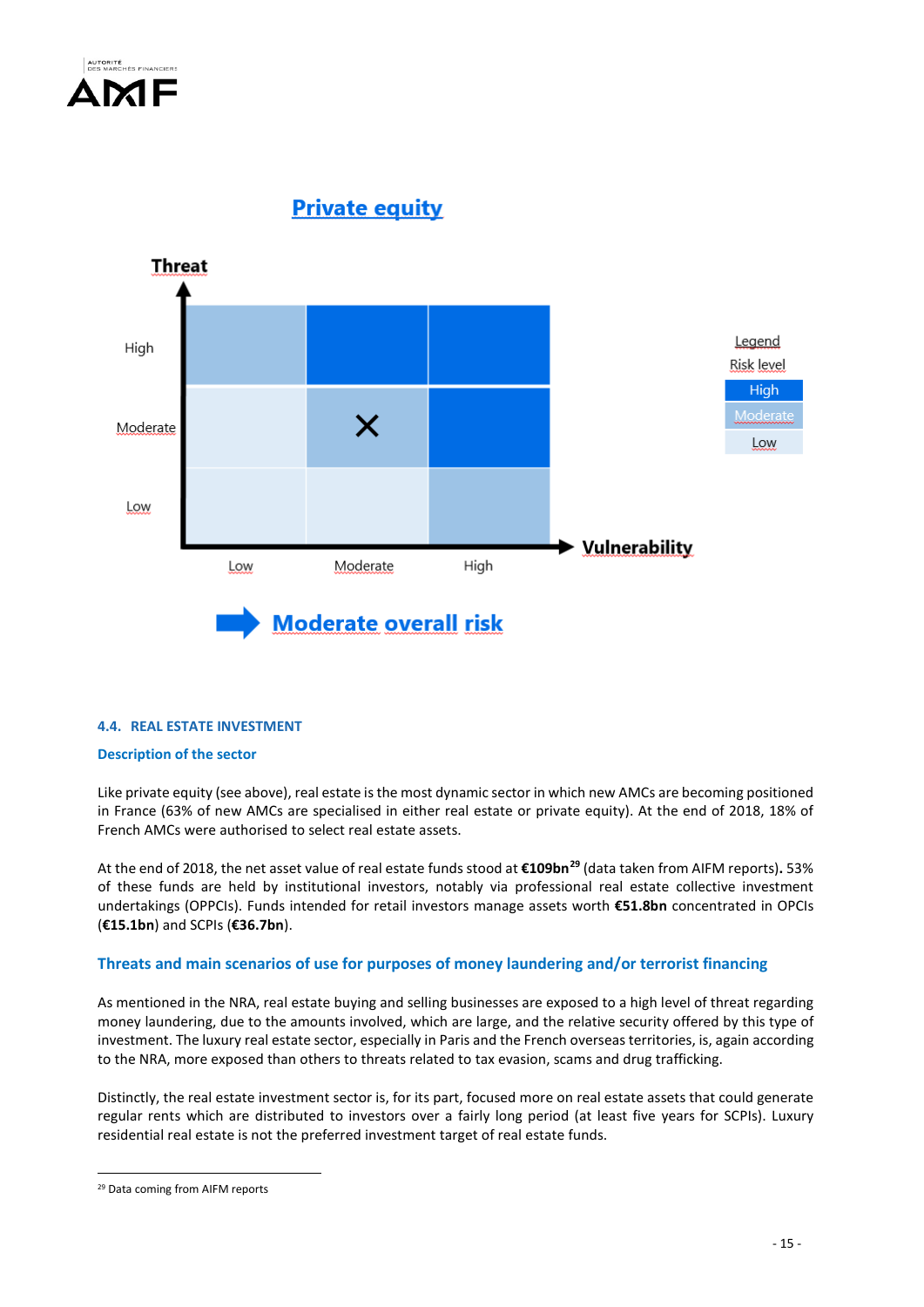

Due to these differences with the real estate sector in general, the real estate investment sector's exposure to the threat of money laundering is lower, and of a **MODERATE** level.

It is not particularly exposed to the terrorist financing threat.

#### **Vulnerabilities**

#### Intrinsic vulnerabilities

The real estate sector's vulnerabilities are mainly related to the nature of the assets: prestige real estate is more vulnerable to money laundering threats, due to the volatility of selling prices, the absence of a reference system making it possible to verify price consistency, and the often highly confidential nature of these transactions. In the real estate investment sub-sector, the vulnerabilities are related more to the financial arrangements, the structures owning these assets which correspond to specific tax-related needs.

The profile of the investor-client is also a risk factor: depending on whether they work in a sector characterised by large cash flows, depending on their PEP status (risk of corruption), and depending on their tax residence.

The intrinsic vulnerabilities of the real estate investment sector are potentially **HIGH**.

#### Mitigation measures and residual vulnerabilities

Due to these vulnerabilities, the sector is heavily regulated. All real estate professionals are AML/CFT obliged entities. Asset management companies operating in this sector are subject to regulation on two levels:

- **Under the supervision of the AMF**, in their capacity as a portfolio asset management company managing real estate AIFs, referred to in 6°); and
- **Under the supervision of the French fraud prevention authority (DGCCRF)**, where applicable, in their capacity as real estate professionals referred to in 8°): carrying out the activities mentioned in 1°, 2°, 4°, 5°, 8° and 9°of Article 1 of Act No. 70-9 of 2 January 1970 regulating the conditions of exercise of activities relating to certain transactions involving buildings and intangible business assets ("Hoguet Law").

Real estate assets undergo a valuation performed by one (or several) independent appraisers mandated by the asset management company.

Like for private equity, real estate fund managers comply with the requirement of ML/TF due diligence on the assets, as summarised in Articles 320-22 and 321-149 of the AMF General Regulation according to which: *"when it implements its investment policy, the asset management company shall assess the risk of money laundering and terrorist financing and establish procedures to oversee the investment selections made by its employees".*  Investment decisions are taken collectively, in a committee.

Cash transactions are prohibited. They are long to conclude, and alongside the company involve numerous professionals (lawyers, notaries), which are themselves AML/CFT obliged entities.

This significant regulatory oversight of the sector and the efforts made by all the professionals in the sector lead us to select a **MODERATE** residual vulnerability.

#### **Risk rating**

The risk level of the real estate sector is **MODERATE.**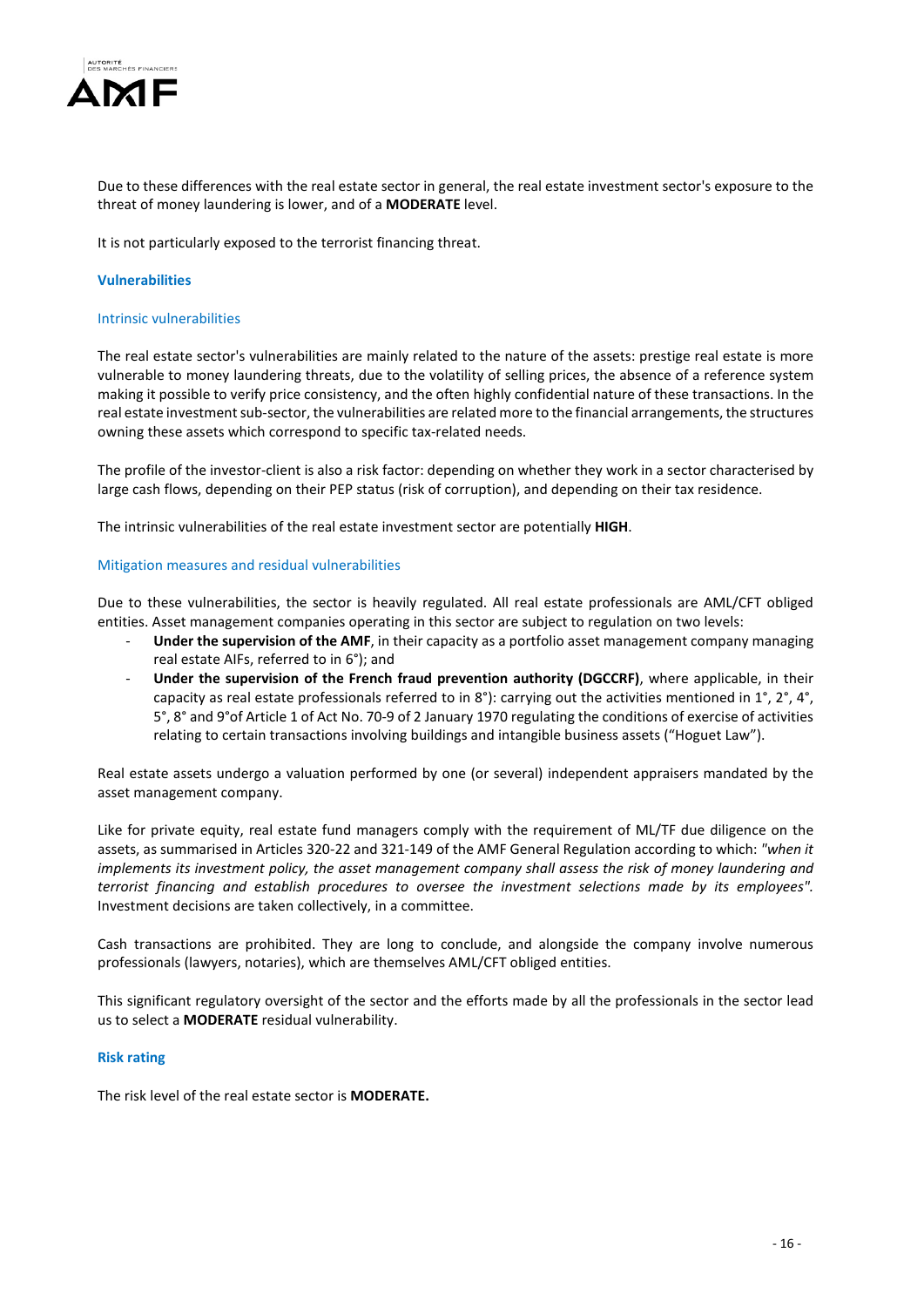

**Real estate management** 



# **4.5. DISCRETIONARY MANAGEMENT**

# **Description of the sector**

<u>.</u>

"Personalised discretionary management", or more simply "discretionary management", is a customised service of management of a portfolio of financial instruments provided for clients by investment service providers, including AMCs. This service is always personalised, because it is adapted to an investor's situation and objectives and is concluded following a Know Your Customer (KYC) process. For these reasons, moreover, it is often reserved for investors having a certain level of resources.

As mentioned earlier, assets under discretionary management amounted to €1,573 billion at the end of 2018.

While over half of French AMCs (361 out of 652) are authorised to offer discretionary management services (one out of two asset management companies offers this service to its clients), the sector is highly concentrated: the 20 leading actors together account for 91.9% market share<sup>[30](#page-16-0)</sup> (around €1,487 billion in assets under management). Also, the shareholder profile is different from that in collective investment management. Of these 20 leading actors, 50% are subsidiaries of insurance companies and mutual insurance companies and 45% are subsidiaries of credit institutions.

Moreover, this activity frequently extends to a more general service offering related to the overall management of financial and/or real estate assets, commonly grouped together under the term *"private banking"*.

<span id="page-16-0"></span><sup>&</sup>lt;sup>30</sup> The five leading actors manage 69% of assets under discretionary management.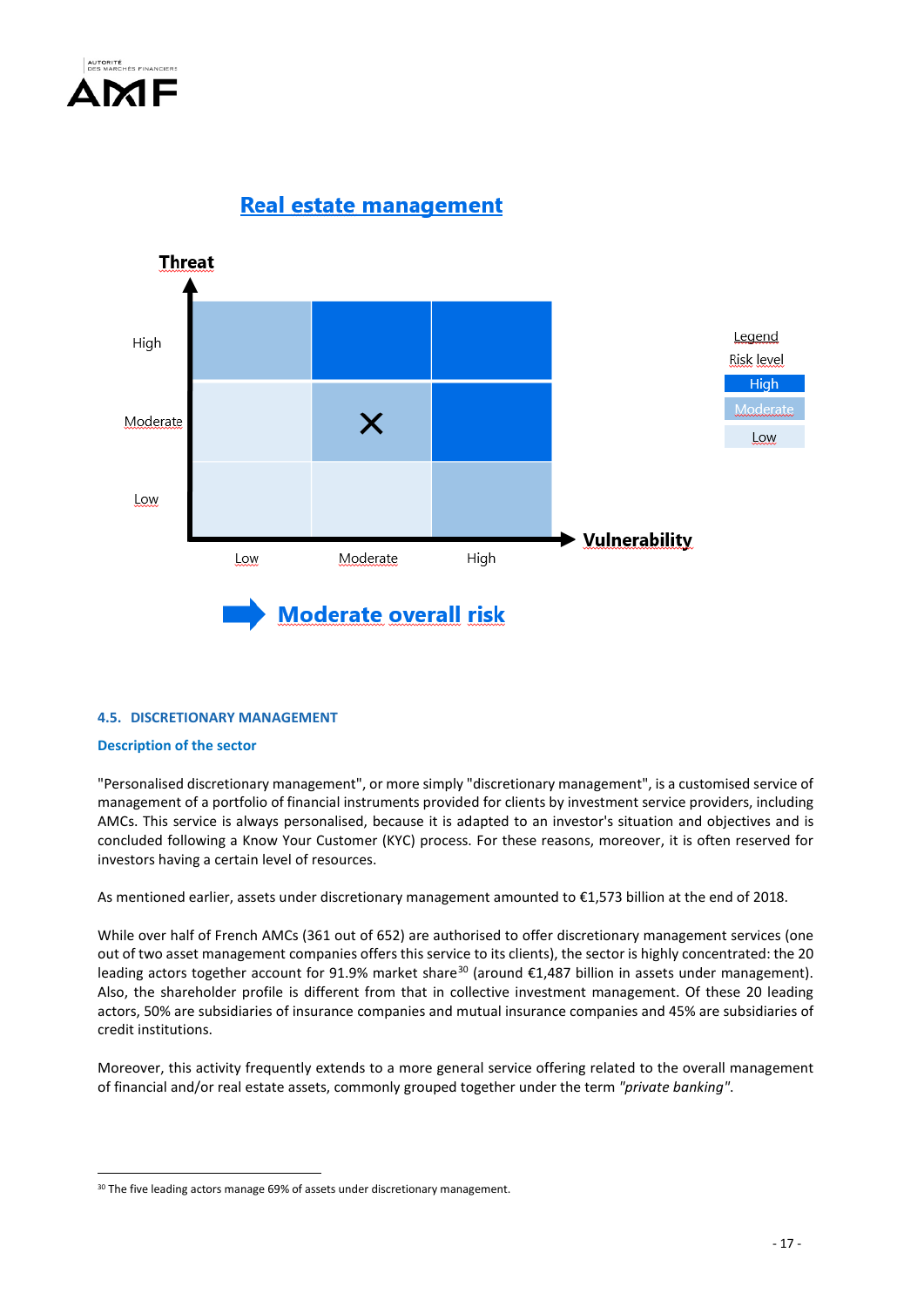

#### **Threats and main scenarios of use for purposes of money laundering and/or terrorist financing**

The discretionary management activity which involves investing, on the client's account, in financial instruments in order to obtain the best return from them may allow unlawful revenues to be reintroduced into the legal economy.

Designed for an affluent clientele with substantial wealth or high incomes, potentially non-residents coming from high-risk countries, "Politically Exposed Persons", discretionary management is exposed to threats related to criminal offences of corruption and tax evasion.

In France, according to the data collected, asset management companies providing this discretionary management service as part of a more comprehensive wealth management offering have relatively few clients classified as highrisk, and even fewer PEP clients. Only about ten asset management companies state that they are in a business relationship with a limited number of clients established in a high-risk country (less than 0.7% of their clientele).

The money laundering threat is **MODERATE**. In contrast, the terrorist financing threat is low.

#### **Vulnerabilities**

#### Intrinsic vulnerabilities

The sector's vulnerabilities are mainly due to the nature of the investments decided on by the fund manager (listed versus unlisted financial instruments, cross-border transactions) and the proposed financial arrangements, which may be vehicles for opacification. The establishment of complex legal arrangements, corresponding to many specific needs (return on investment, tax optimisation, succession), prevents the fund manager from having a constant overall view of the client's activities and resources.

The vulnerabilities also depend on the clientele and its characteristics. Often represented by third parties or business finders, this demanding clientele may prove more reluctant to comply with all the requests made for justificatory documents. Politically Exposed Persons or foreign residents for tax purposes, established in countries with inadequate AML/CFT legislation, discretionary management clients are most likely to correspond to one or other of the high-risk factors.

The asset management sector has **HIGH** intrinsic vulnerabilities.

#### Mitigation measures and residual vulnerabilities

The mitigation measures are the fact that the fund managers are subject to AML/CFT regulations, but also regulations based on MiFID 2. These two regulatory systems oblige clients to share with the fund manager all useful information, at the risk of not having access to the service wanted. By comparison with collective investment management, then, the discretionary management sector is characterised by a good knowledge of the customer and the business relationship. The fund manager (the agent) maintains close relations with its client (the principal), especially when the discretionary management service is supplemented by a more general offer of overall management of financial and/or real estate assets.

The regulatory measures relating to the exchange of information on tax matters also contribute to the fund manager's good knowledge of its client's profile.

The intrinsic vulnerabilities are well known and identified by discretionary management professionals, who take this into account in their risk mapping, adapting their procedures and training their personnel as a consequence.

The residual vulnerability level is **MODERATE**.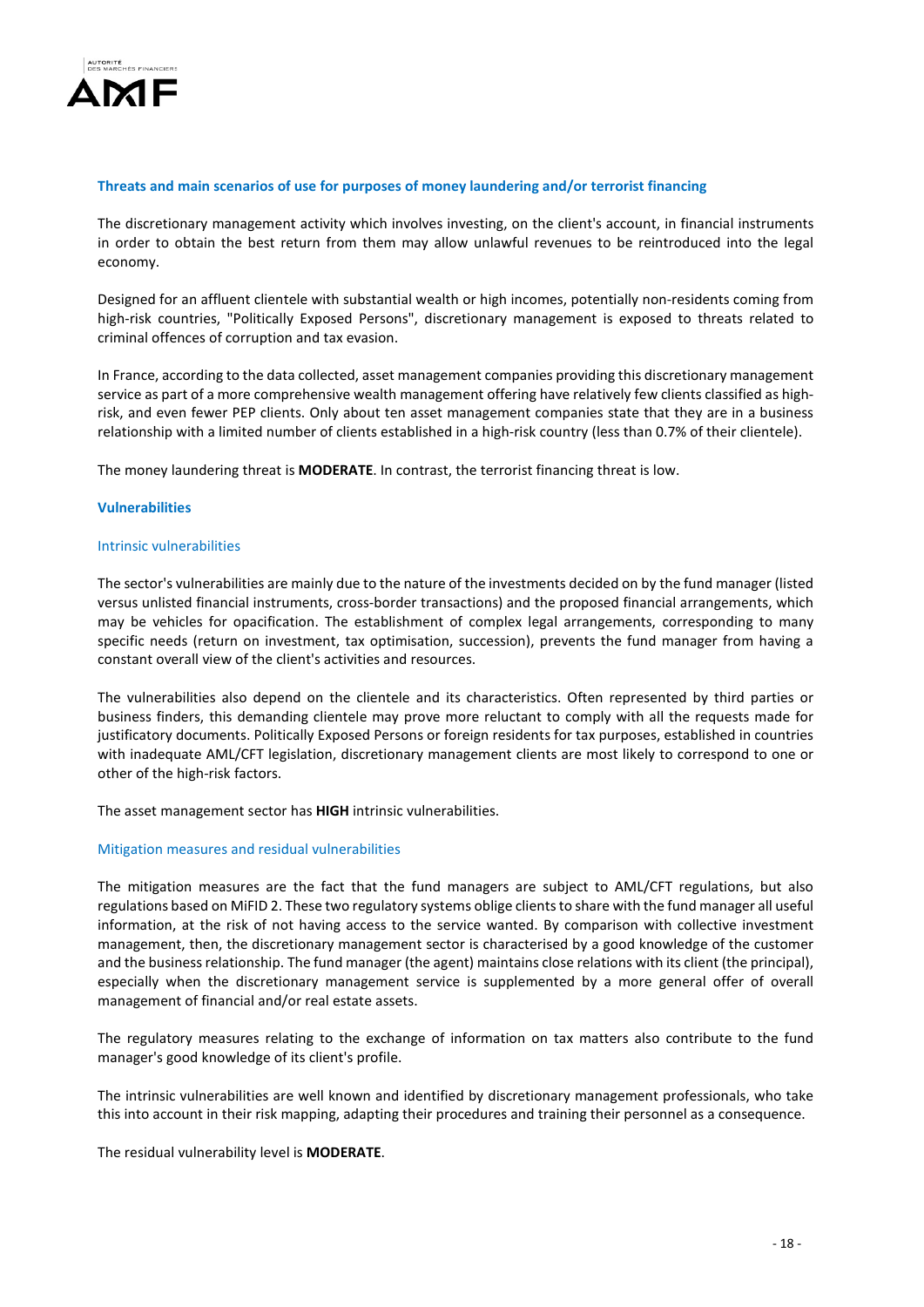

# **Risk rating**

As a consequence, the combination of the threats and residual vulnerabilities after mitigation measures leads to a **MODERATE** ML/TF risk level for the discretionary management sector.



# **Discretionary management**

# **5. FINANCIAL INVESTMENT ADVISORS (FIA):**

# **Description of the sector**

At 31 December 2018, 5,152 FIAs (individuals or legal entities) were registered with the ORIAS (organisation responsible for registering insurance, banking and finance intermediaries).

As a reminder, in accordance with Article L. 541-1 of the Monetary and Financial Code, financial investment advisors are *"individuals and legal entities who/which provide the following services in the normal course of their business:* 

- *1° The investment advice referred to in paragraph 5 of Article L. 321-1;*
- *2° (Repealed)*
- *3° The advice relating to the provision of investment services referred to in Article L. 321-1;*

*4° The advice relating to the execution of transactions in miscellaneous property described in Article L. 551- 1."*

FIAs can also, in accordance with II of Article L. 541-1 of the Monetary and Financial Code, *"provide the service of third-party order reception and transmission, within the conditions and limits set by the General Regulation of the Autorité des Marchés Financiers, and perform other wealth management advisory activities."*

Depending on the services provided, the sector is divided among two main families of businesses: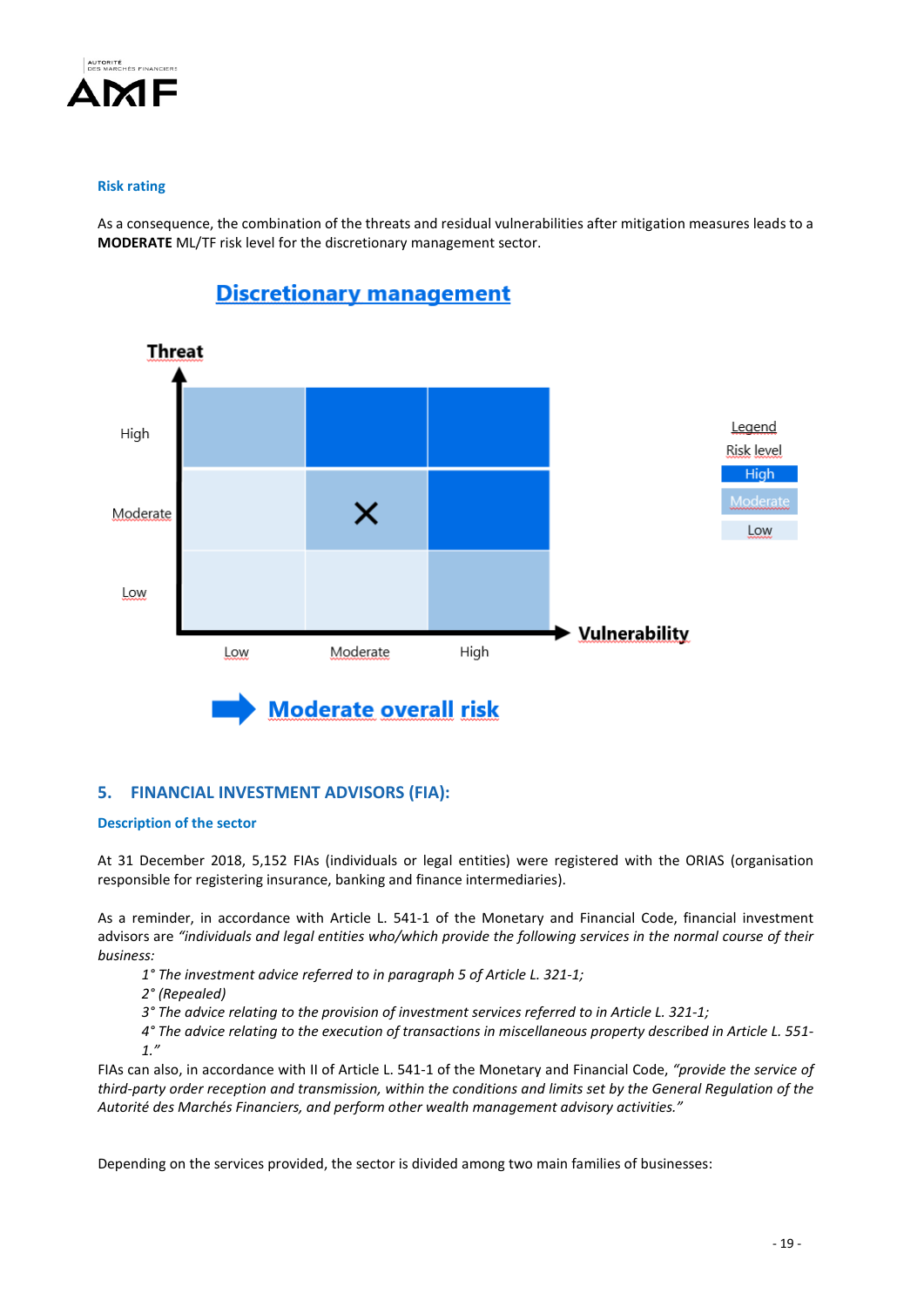

- **Wealth management advisor (WMA) FIAs**: These are actors having a general wealth management advisory business which may be for private individuals or corporate clients (investment of cash holdings). For this business, the "WMA" FIA generally has other statutes in addition to FIA (insurance intermediary, "IOBSP" intermediary, "carte T" real estate licence, etc.). For sake of transparency, FIA platforms/groups intended of WMA FIAs are classified in this category (retail client base but multi-regulated). **This family comprises 94% of the FIA population.**
- **FIAs providing advisory services for institutional investors, investment management companies and other financial intermediaries**: This category covers FIAs who assist institutional investors (foundations, pension funds, insurance companies, etc.) in monitoring their investments (audits, invitations to tender, recommendations, etc.) but also those who provide investment recommendation services exclusively for asset management companies or funds, and also the actors in charge of advisors to other financial intermediaries (e.g. BtoB platform on structured products)**.**

Of total declared FIA revenues **of €2.8 billion, €669m** concerns FIA activities, i.e. **24% of total revenues**. "Non-FIA" activities may concern activities performed within the framework of other statutes registered with ORIAS (organisation responsible for registering insurance, banking and finance intermediaries) or coming under other regulations (Hoguet Act, "carte T" real estate licence).<sup>[31](#page-19-0)</sup>

The sector is highly concentrated, because the 50 leading firms account for 51% of FIA business, the following 500 33%, while the remainder (4,091 entities) account for 16% of FIA business.

The four professional associations authorised by the AMF are obliged to audit their members once every five years, and report on their audits to the AMF.

The AMF ensures that FIAs comply with the regulations by performing conventional audits (systematically including the AML/CFT system) and mass inspections (thematic), and by supervising the auditing of FIAs performed by the professional associations that it authorises.

# **Exposure to the threat and description of use scenarios for ML/TF purposes**

The FIA activity which consists in recommending financial investments (financial instruments or other) or investment services in itself offers few ways of laundering money. FIAs collect no funds other than those related to their remuneration.

On the other hand, the act of subscribing to an investment that has been recommended by an FIA in the normal course of their duties is a way to launder unlawful revenues, especially revenues evading taxation. The tax aspect is an important factor for most FIA clients.

In the case of regulated financial investments, a subscription involves other professionals: the financial instruments or investments that FIAs can recommend are those proposed by other entities in the financial sector (asset management companies, banking, finance and insurance institutions), and they can only be subscribed to by means of account-to-account transfers to accounts opened in other institutions that are likewise regulated.

In contrast, in the case of more atypical products, which are unregulated, the involvement of other professionals that are AML/CFT obliged entities is not verified.

-

<span id="page-19-0"></span><sup>&</sup>lt;sup>31</sup> 91% of these firms declared having other statutes, namely:

Insurance intermediary ("IAS"), statute registered with ORIAS;

Intermediary in banking transactions and payment services ("IOBSP"), statute registered with ORIAS;

Real estate (""carte T" real estate licence", statute registered with the prefecture and Chamber of Commerce).

Moreover, 45% of FIAs also declared that they had a "CJA" certificate of competence on legal matters, i.e. 1,962 firms (stable by comparison with the previous year).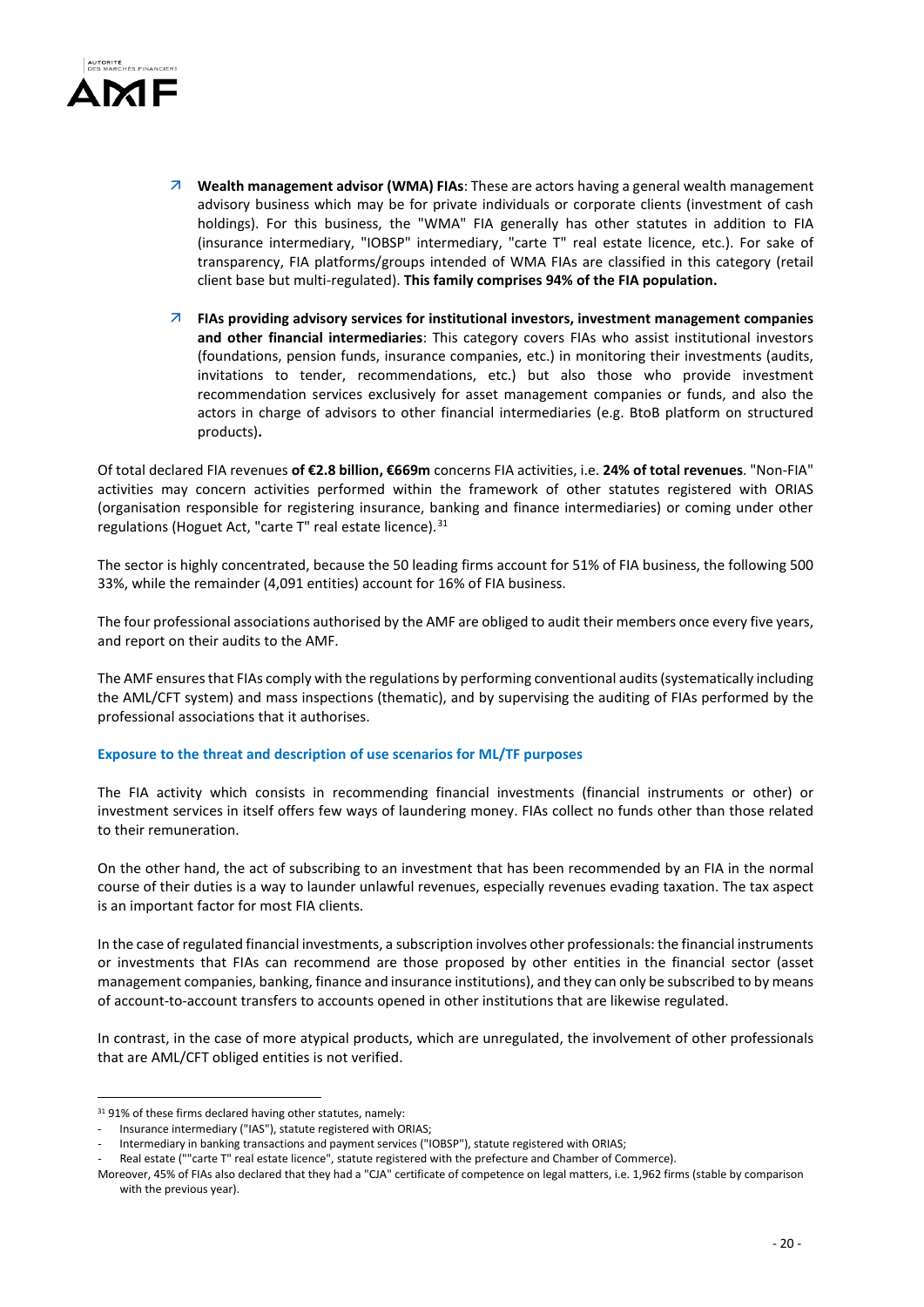

The level of the threat to which FIAs are exposed can therefore vary greatly depending on the nature of their clients and the quality of their partners. It is **LOW** regarding terrorist financing, and **MODERATE** regarding money laundering.

## **Vulnerabilities**

#### Intrinsic vulnerabilities

Anonymity is not possible in the close relationship which is established between an FIA and their client.

The vulnerabilities are therefore related to the characteristics of the clientele. Now, according to the AMF's information, the clientele of FIAs is domestic, and includes only a very small number of PEPs (less than two per thousand of the FIAs' total clientele).

Other vulnerabilities are due to the products recommended, depending on whether they are regulated CIUs authorised by the AMF, for which the subscription circuit uses French AML/CFT obliged entities, or more exotic products (foreign, declared and unregulated).

The financial investment advisor activity therefore has intrinsic vulnerabilities that are on the whole **MODERATE**.

#### Mitigation measures and residual vulnerability

As AML/CFT obliged entities, FIAs are professionals with high AML/CFT awareness, supervised by the AMF and the four FIA professional associations (Association Nationale des Conseils Financiers ("ANACOFI CIF"), Chambre Nationale des Conseils en Gestion de Patrimoine ("CNCGP"), Chambre Nationale des Conseillers en Investissements Financiers ("CNCIF") and Compagnie des CGP-CIF).

In 2018, the FIA professional associations carried out audits on part of their members (each member being audited once every five years) in mainland France and overseas. For one-third of them, one or more breaches of AML/CFT obligations were noted. For its part, the AMF undertook 70 so-called "mass inspections" on FIAs spread over six regions, on precise regulatory aspects such as the collection of clients' funds. On the occasion of these thematic mass inspections, and for each FIA, the inspectors always read the latest audit report established by the professional association and ensure that the FIA has indeed taken measures to correct the shortcomings noted by the association. Seven conventional inspections concerned AML/CFT in particular.<sup>[32](#page-20-0)</sup>

In 2018, 88% of FIAs questioned stated that they had prepared a risk classification. The training effort is continuing, with a further training obligation covering the themes of Instruction 2013-07, including AML/CFT. As of 1 January 2020, those entering the FIA profession will also all have to have AMF certification.

Moreover, in addition to the obligations of vigilance regarding their clients, FIAs are bound by numerous Know Your Customer obligations for the purposes of provision of the personalised recommendation as stipulated by MiFID II. These obligations concern clients' investment knowledge and experience in relation to the specific type of financial instruments, transactions or services, their financial position and their investment objectives, their ability to bear losses and their risk tolerance. The same regulations oblige them to abstain from recommending some transactions or products if clients or potential clients do not provide the required information.<sup>[33](#page-20-1)</sup>

That said, and in light of the completeness of the information available to them, the reporting activity of FIAs remained at a low level in 2018, and is therefore not representative of the knowledge that these professionals have concerning the transactions they handle: a reminder of the reporting obligation seems essential.

-

<span id="page-20-0"></span> $32$  These inspections were able to identify potential scams or frauds which gave rise to transmission to the French fraud prevention authority (DGCCRF), TRACFIN or the Public Prosecutor's Office (**see above: threats of atypical products**).

<span id="page-20-1"></span><sup>33</sup> Art. L. 541-8-1 4° of the Monetary and Financial Code.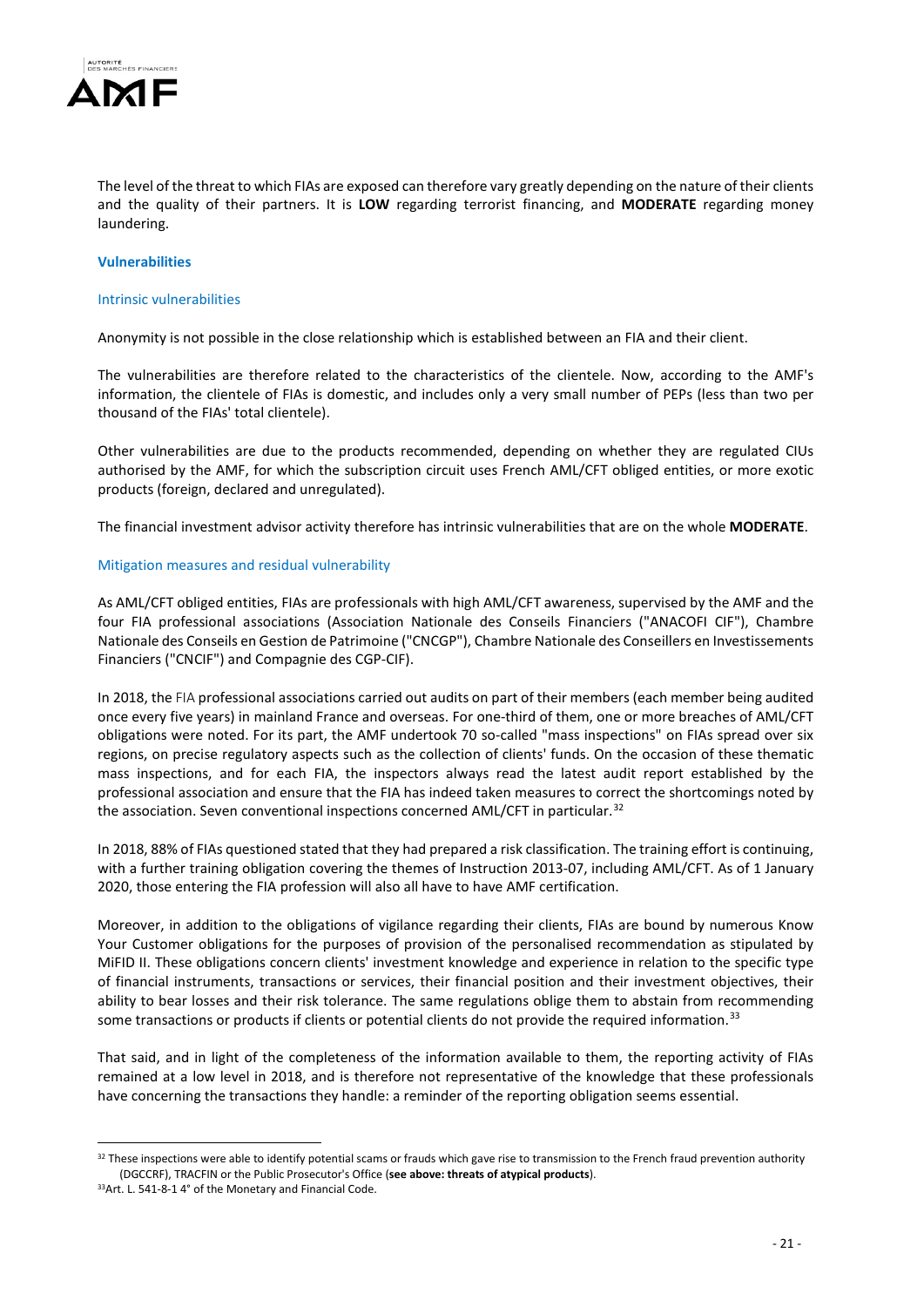

The residual vulnerability level remains **MODERATE**.

# **Risk rating**

The combination of the threat and vulnerability levels leads to the selection of a **LOW** risk level regarding terrorist financing and a **MODERATE** risk level regarding the risk of money laundering.



# **6. CROWDFUNDING INVESTMENT ADVISORS (CIAs)**

# **Description of the sector**

At 31 December 2018, 51 CIAs were registered and practising. In addition, there were three investment service providers (ISPs) which primarily or exclusively operate a crowdfunding business.

In 2018, CIA and ISP platforms financed 944 projects for a total amount of €324.8 million, i.e. a 63% increase relative to 2017. While the amount of reimbursed projects reached €83.2 million, up 117% from the previous year, the amount of financed projects that were in distress or in default also increased significantly, from €4.9 million to €20 million in 2018. The proportion of investors relative to the number of those registered remained stable, at around 25%: in 2018, 57,368 clients invested.

The market remains highly concentrated: 80% of the total funds were raised by about fifteen platforms, with two platforms accounting for 25% of the total amount of funds raised. Nine platforms even raised no funds in 2018.

Regarding the form of the fundraising, bond issuance outweighs investments in equity securities, accounting for 75% of the total funds raised by the platforms. The weaker success of equities is probably due to investors' moderate risk appetite and fears about the low potential for disposal of the securities.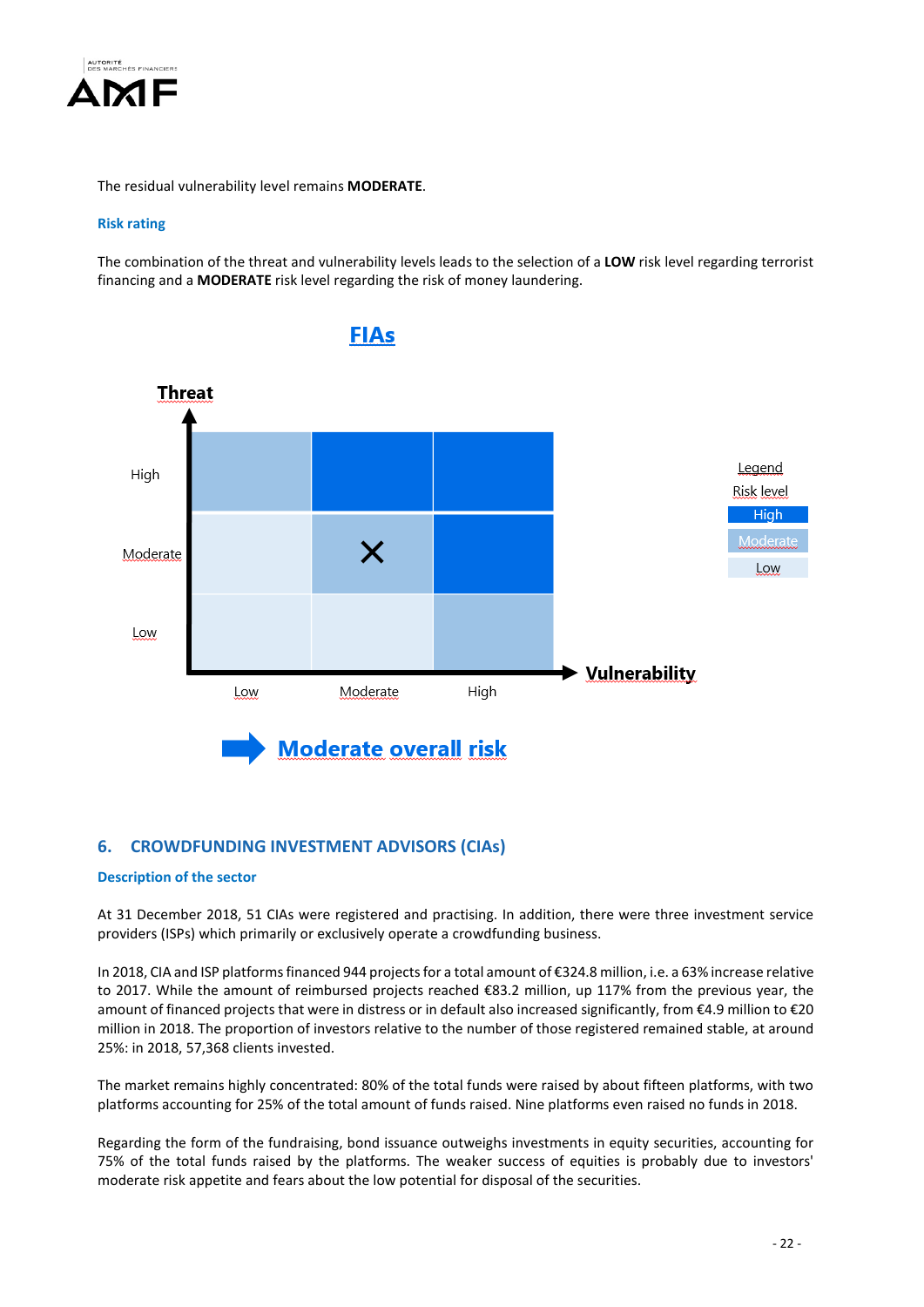

The share of the real estate sector continued to grow in 2018, amounting to 62% of the total funds raised as at 31/12/2018, compared with 55% in 2017 and 50% in 2016. The AMF Board approved the first application for registration of a CIA specialised in rental real estate.

The combined total revenues of the platforms amounted to €26.9 million, or an average of €529,640 per platform, but only 15 platforms reported a net profit. Seven platforms had negative equity.

In 2019, the second professional association of crowdfunding firms, the AFCIM, ceased operations. 75% of CIAs are members of the Financement Participatif France association, which is now the only crowdfunding association with which the AMF can hold discussions.

#### **Threats and main scenarios of use for purposes of money laundering and/or terrorist financing**

In its latest reports, TRACFIN regrets the lack of suspicion reports coming directly from CIAs (a single suspicion report in 2018): most suspicion reports come from payment institutions or credit institutions which are used by the platforms.

Due to the lack of liquidity of the securities, crowdfunding in equity capital is not very attractive for those who want to rapidly launder unlawful capital. However, one of the scenarios of use of crowdfunding platforms for purposes of money laundering would involve persons investing in projects which are promoted by themselves, or which are promoted by close relations (a disguised donation).

While case typologies have thus been identified, the threat of money laundering is still seldom materialised on the whole, and the sector does not represent a major financial weight. The threat level is **LOW**.

More specifically regarding the threat of terrorist financing, the fact that the amounts invested are small is not a decisive criterion. However, according to TRACFIN's research, the terrorist financing risks related to the crowdfunding sector primarily concern online kitty platforms, especially those designed to gather funds for associations of a radical nature or for funding communitarian projects.

As mentioned above, due to the relatively illiquid nature of the proposed investments and the purpose of the selected projects (62% real estate sector, 12% environment and energy), the CIAs under AMF supervision do not appear particularly exposed to this threat of terrorist financing. The threat level is **LOW**.

#### **Vulnerabilities**

#### Intrinsic vulnerabilities

The operating model of the crowdfunding platforms suffers from inherent vulnerabilities:

- Remote access, which is liable to increase the risk of documentary fraud;
- The sharing of information relating to clients between the platform (experience and knowledge, investment objectives, risk appetite) and the underlying service provider possessing relevant information concerning the funds (source and destination), when it could be in the interest of both of them to have all the information.

Other vulnerabilities are due to the nature of the projects (potentially sensitive sectors of activity, acquisition of risky assets). According to the latest figures collected, it is in the real estate sector that the first platforms are concentrated.

There are grounds for selecting a **HIGH** level of intrinsic vulnerabilities.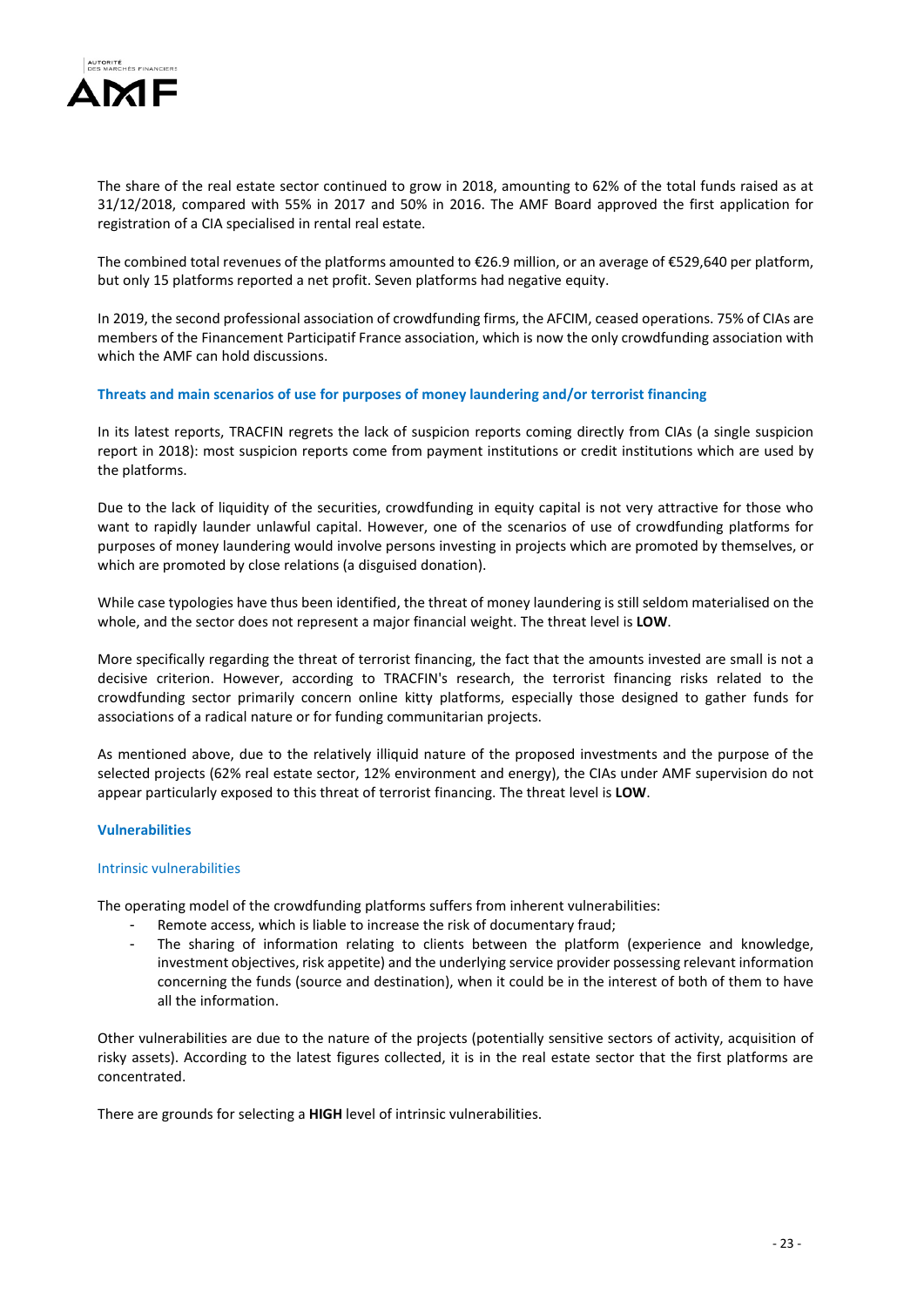

#### Mitigation measures and residual vulnerabilities

The main ML/TF risk mitigation measure was subjecting platforms to the CI and CIA regulated statutes. It is still recent. The platforms are assisted by TRACFIN in increasing their AML/CFT expertise.

No CIA platform has been able to obtain authorisation unless the AMF has ensured the existence of AML/CFT procedures and a control system.

However, although some platforms backed up by banking groups benefit from their group's resources and expertise to effectively conduct due diligence on clients, most of the isolated platforms still face difficulties with the concrete implementation of their obligations and procedures.

The vulnerability level remains **HIGH**.

#### **Risk rating**

The combination of the threat and residual vulnerability levels leads to the selection of a **MODERATE** risk level.



# **7. THE CENTRAL SECURITIES DEPOSITORY AND SECURITIES SETTLEMENT SYSTEM MANAGER: EUROCLEAR**

## **Description of the sector**

The Central Securities Depository Euroclear France has a twofold role: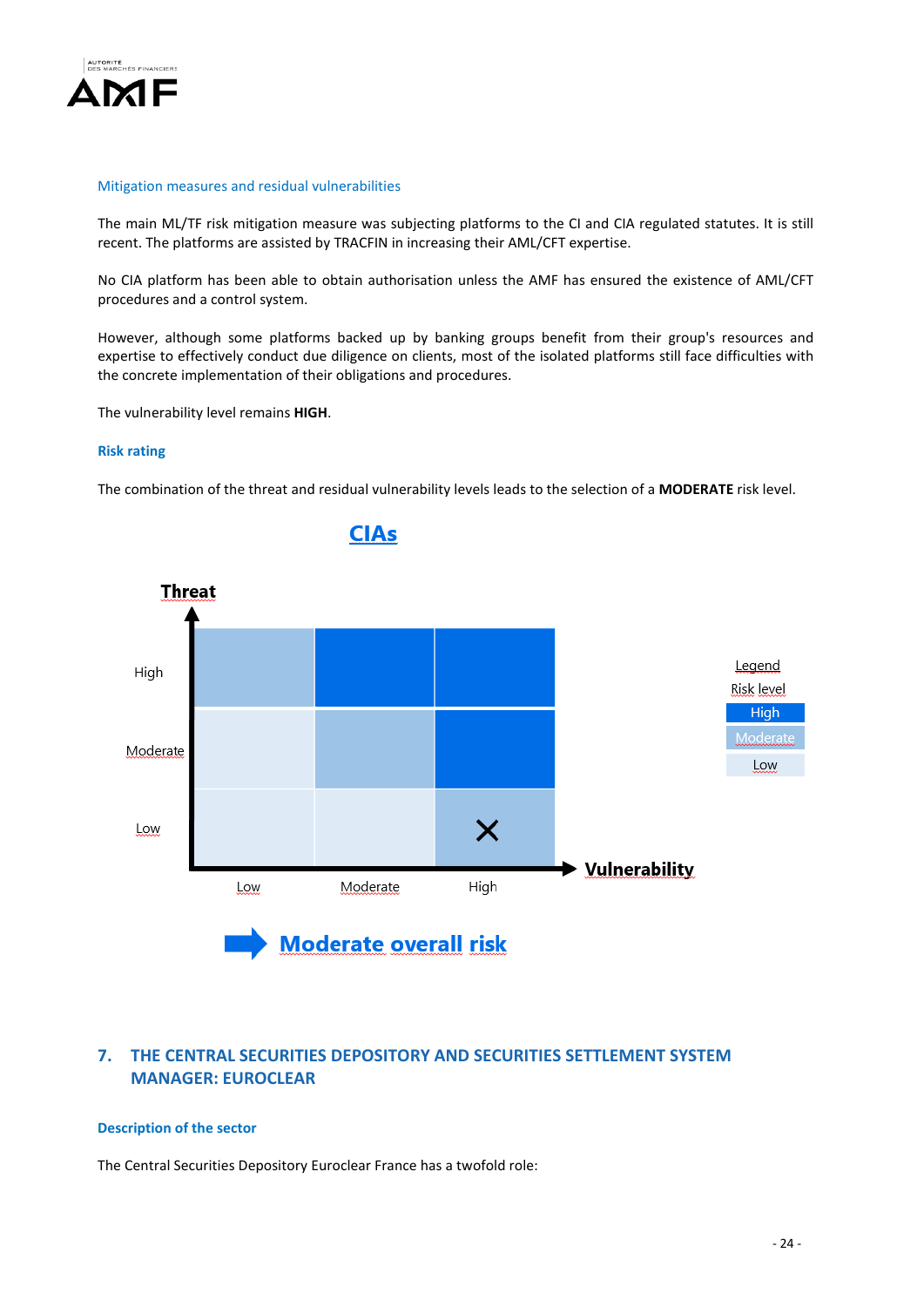

- $\overline{a}$  as "notary", insofar as the Central Securities Depository lists securities when they are issued;
- $\overline{a}$  as securities settlement system manager, thus enabling the circulation of securities between the participants.

Listings of securities with Euroclear France are subject to verification of the issuer's quality and to the issuer's agreement on the conditions of use of the Euroclear system. Depending on the type of security, the following are required in particular: the security prospectus, the issuance programme, the company's articles of association, the bond documentation, and the investment memorandum of the securities.

The securities settlement system operates with "central bank money", i.e. the participants' cash accounts are opened and kept by Banque de France.

The participants in the Central Securities Depository's securities settlement system are listed restrictively by the Monetary and Financial Code in Article L.330-1 II: Credit institutions and investment firms having their registered office or, failing that, their effective management, in a Member State of the European Community or another State party to the European Economic Area Agreement; credit institutions and investment firms in Europe or from third countries subject to certain conditions, central securities depositories, authorised interbank settlement systems and clearing houses in Europe or from third countries subject to certain conditions, and public and supranational organisations.

Euroclear France accordingly has **291 accounts opened for 140 participants,** the detailed list of which is provided to the authorities. The process of admission of participants entails procedures for verification of their quality (registration, authorisation, shareholders, managers), but also, depending on their statutes, verification of their submission to anti-money laundering regulations). It should also be noted that most of the participants also have a cash account opened with Banque de France, which is likewise subjected to due diligence by Banque de France.

By way of illustration, the total securities deposited with Euroclear France amount to €7,238 billion for a monthly settlement and delivery volume of €20,243 billion for slightly less than 5 million settlement and delivery instructions. Settlement and delivery instructions refer to the computer orders for securities transactions transmitted by each of the firms taking part in a transaction. In the light of such volumes, numerous settlement and delivery flows undergo netting to improve the fluidity of the settlement system. Regarding this, the clearing houses, downstream of the transactions performed on the markets, systematically net flows between their members in order to optimise risks.

# **Threats and main scenarios of use for purposes of money laundering and/or terrorist financing**

**The CSD is relatively unexposed directly to the terrorist financing threat**. Being highly integrated into the financial ecosystem and offering only electronic exchange procedures which require the use of standardised communication systems that are hard to access (Swift), the CSD only handles securities swaps: cash settlements, for their part, are made via accounts opened with Banque de France. Inaccessible to individuals and not easily accessible to legal entities having no significant long-term securities settlement activity, the high level of investment required to obtain access to settlement systems makes the direct use of the central securities depository inappropriate for purposes of terrorist financing.

In its capacity as intermediary, **the CSD could be used as** a vehicle for spreading fraudulent operations, such as securities swaps at exchange values not really proportional to the assets' valuation.

Given these factors, the ML/TF threats faced by the CSD are considered as of a **LOW** level.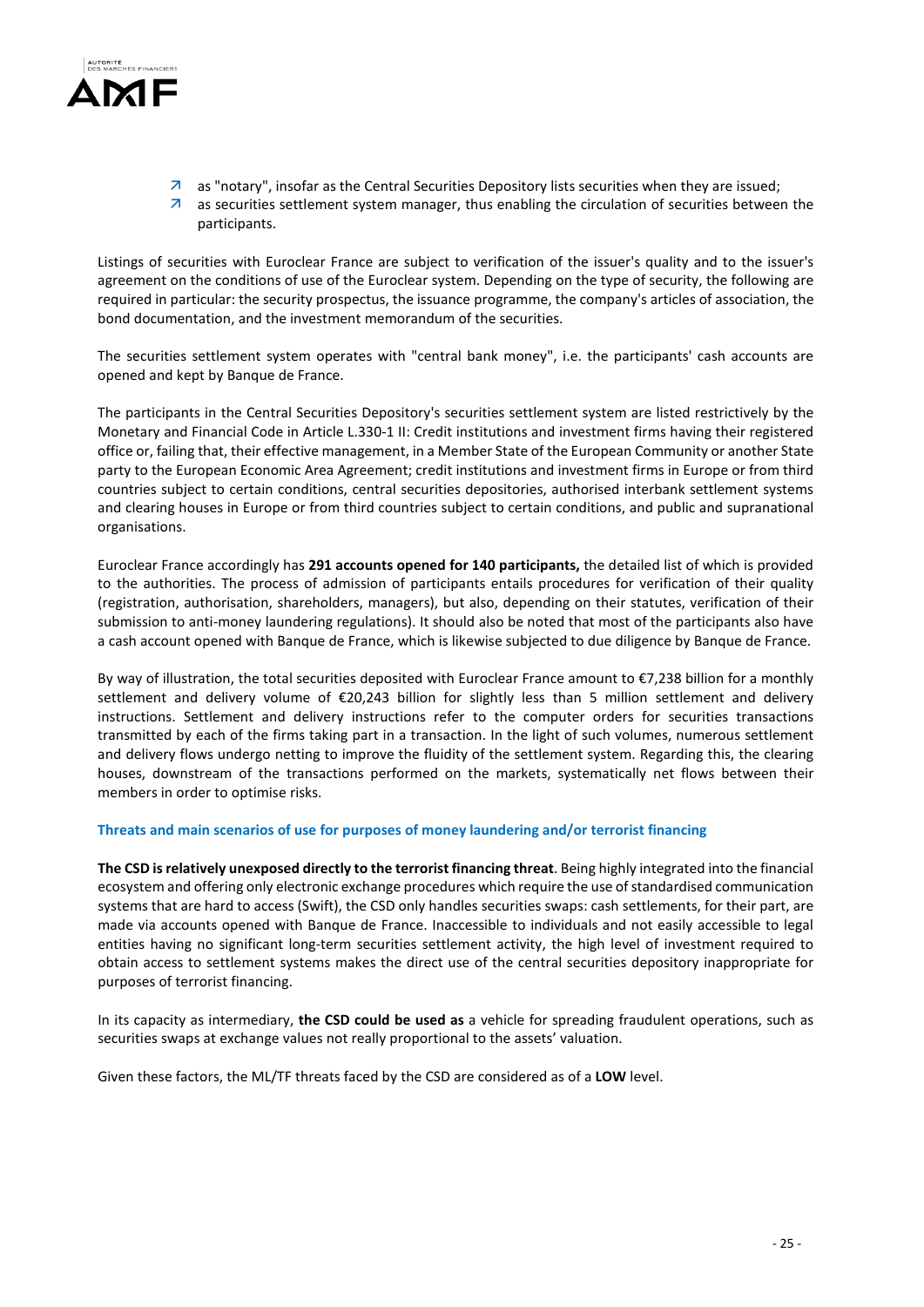

#### **Vulnerabilities**

#### Intrinsic vulnerabilities

Although the participants in the Central Securities Depository also subject their clients to their own AML/CFT systems, the participants' proprietary and third-party transactions, due to the complexity they may entail, are nevertheless a definite factor of vulnerability.

Regarding this, although all the flows are traceable, the fact that they may be netted with other transactions makes it difficult to identify possible suspicious behaviour. Accordingly, given the masses of instructions involved between participants, their possible netting and the variety of possible instructions, the CSD has no detailed view of the underlying strategies of the transactions going through its system. For example, insofar as the security collateral flows for a refinancing operation may be netted with securities buying and selling, it is impossible to identify which part of the flow of securities is covered by which transaction and at what price.

The same holds for the part of the instructions handled on account of the participants' clients, as the clients' operations are netted with one another in the same way.

The netting process, which ensures efficiency and security for all settlement systems managed by this type of infrastructure, obliges us to select a **MODERATE** intrinsic vulnerability level for money laundering risk.

#### Mitigation measures and residual vulnerabilities

The first mitigation measure taken is to subject the CSD to AML/CFT to regulation, whereas Regulation No. 909/2014 (CSDR) provides for nothing in this respect. Monitoring of the French CSD's compliance with its AML/CFT obligations is incumbent on the AMF (Article L.561-36). Each year, the AMF receives and analyses the annual AML/CFT report which describes in detail, in particular, the number of personnel, the resources and the measures taken for AML/CFT monitoring, such as, for example, the establishment of alerts for transactions liable to be suspicious. Moreover, work has been performed to identify the obligations based on the FATF's recommendations for security management activities so as to consider what provisions are applicable within the framework of the French Central Securities Depository.

A second essential measure lies in the fact that **the CSD participants are themselves supervised entities, subject to AML/CFT**. In addition, the participants are subject to due diligence by Euroclear consisting of verifying compliance with the admission criteria (including submitting to an AML/CFT system) as a function of mainly geographic risk criteria.

However, these measures can cover the identified vulnerabilities, so that the residual vulnerability (after mitigation measures) is nevertheless still considered MODERATE for the Central Securities Depository,

#### **Risk rating**

As a consequence, the combination of the threats and residual vulnerabilities after mitigation measures leads to a **LOW** risk level for the Central Securities Depository.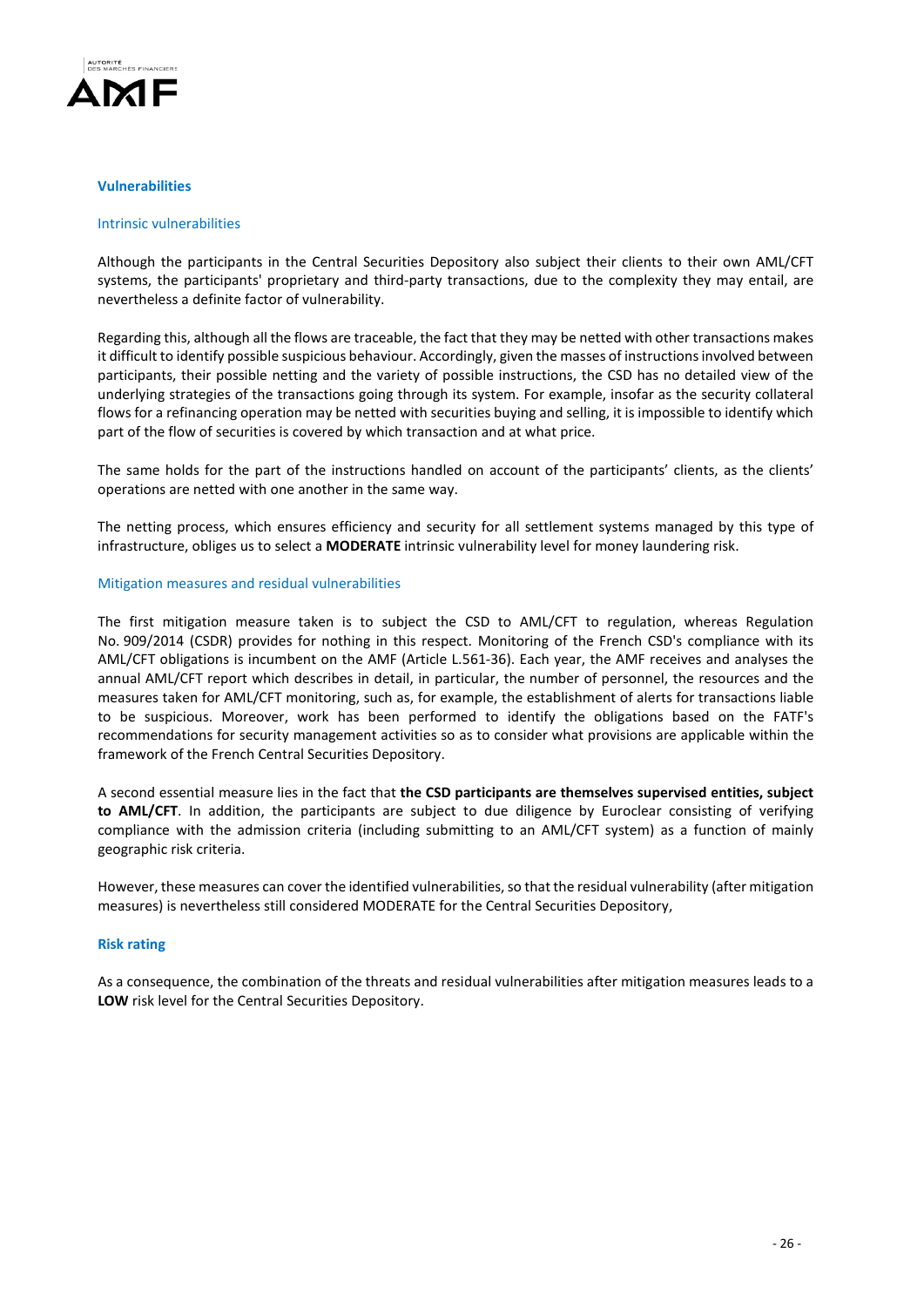

**EUROCLEAR** 



# **8. CRYPTO-ASSETS OR "DIGITAL ASSETS"**

In France, since Act No. 2019-486 of 22 May 2019 on business growth and transformation (the so-called PACTE Law), crypto-assets are referred to as "digital assets". This term covers:

- Any digital representation of a security which is not issued or guaranteed by a central bank or by a public authority, which is not necessarily attached to a currency that is legal tender and which does not have the legal status of a currency, but which is accepted by natural or legal persons as a means of exchange and which can be transferred, stored or exchanged electronically;
- Tokens, defined as any intangible asset representing, in digital form, one or more rights that can be issued, registered, stored or transferred by means of a shared electronic recording system making it possible to identify, directly or indirectly, the owner of said asset.

For the SRA, a distinction should be made between risks related to digital-asset service providers ("**DASPs**") (**8.1**), and risks related to initial coin offerings (ICOs), **(8.2**).

# **8.1. DASPs**

# **Description of the sector**

The PACTE Law established a highly innovative specific framework for these digital assets. It defined ten digitalasset services which could be subject to an authorisation by the AMF on a voluntary basis. These services are as follows:

• **Custody of digital assets for third parties**: this activity involves providing custody of private cryptographic keys on behalf of clients with a view to holding, storing and transferring digital assets;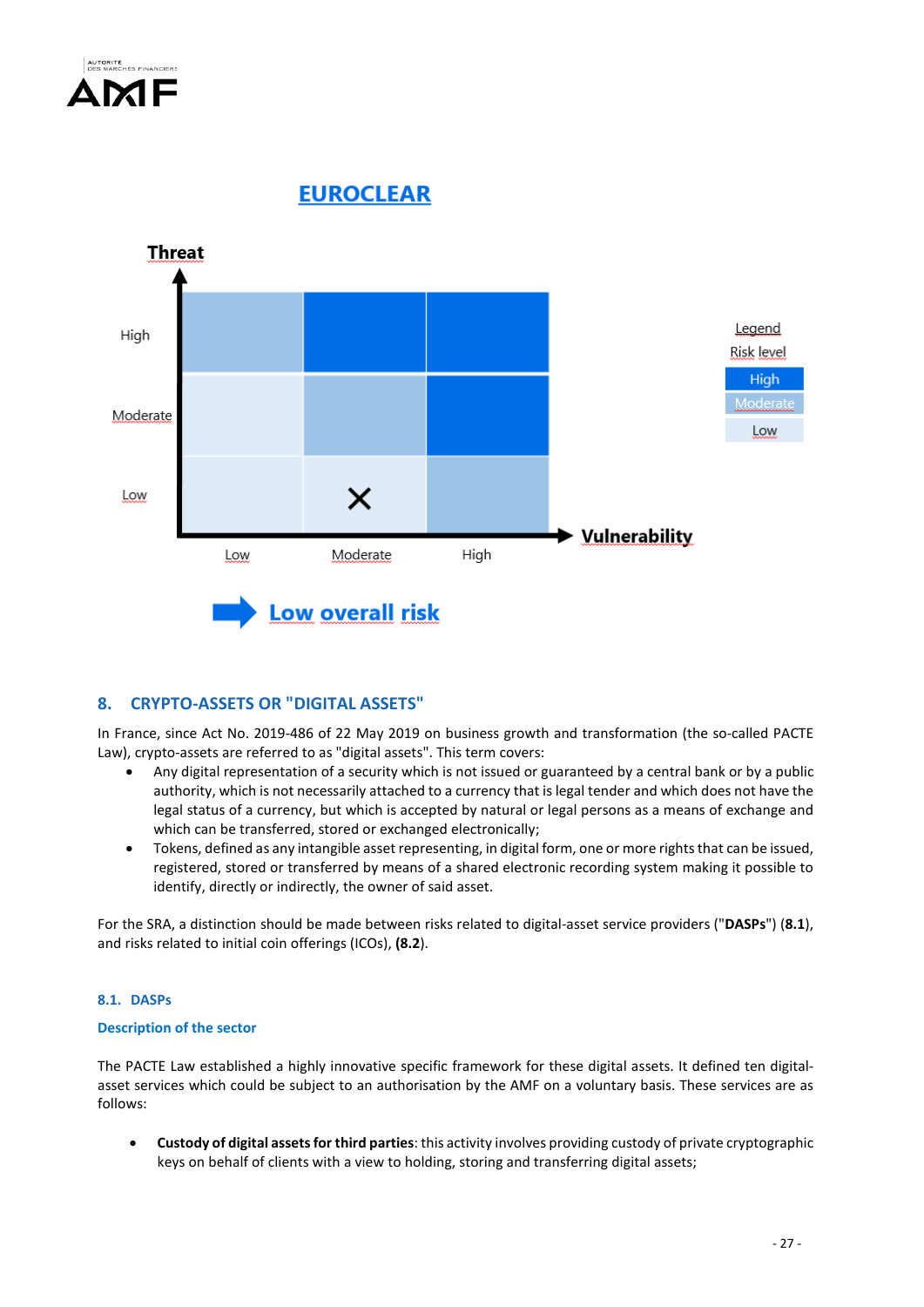

- **The buying and selling of digital assets for legal tender;**
- **The exchange of digital assets against other digital assets (broking)**; this activity is mainly performed online (physical sales offices exist and plans have been reported for terminals for the physical withdrawal of digital assets);
- **The operation of a digital asset trading platform (stock exchange)**: these platforms allow interaction of the participants with a view to buying or selling digital assets;
- **Other digital-asset services**, inspired by the investment services regulated by the European Union's Markets in Financial Instruments Directive ("MiFID") , such as the reception and transmission of thirdparty orders, third-party portfolio management, advisory services for investors in digital assets, underwriting, guaranteed placement and non-guaranteed placement (at present these services are not highly developed).

This is a sector that is at present not highly regulated worldwide: its actors are IT experts who are often not very familiar with the regulations, since digital assets circulate outside the conventional regulated payment systems and financial circuits. That said, in the past few years the AMF has met many of them, and has noted that the French actors currently in the business have come to grips with ML/TF risks, by imposing *Know Your Customer* procedures without waiting to be forced to do so by the regulations (before the transposition of the Fifth Directive by the PACTE Law), and by increasing the number of their staff devoted to compliance. Tools have also been developed, which are tending to come into widespread use, designed to assess ML/TF risk via an analysis of transactions and the history of digital assets.

Although in volume terms the crypto-asset sector is still marginal, in recent years it has experienced rapid growth to which the supervisors are paying very close attention.

# **Threats and main scenarios of use for purposes of money laundering and/or terrorist financing**

As mentioned in the NRA, digital assets can be misappropriated and used for purposes of money laundering or terrorist financing. The business of conversion of digital assets into a currency that is legal tender is therefore extremely exposed to the threat of money laundering, since via a dual conversion operation (legal currency/digital assets/legal currency), it allows unlawful funds to be reintegrated into the banking and financial system. According to TRACFIN, the tendency to use foreign exchange platforms for laundering tax evasion proceeds is confirmed. In practice, however, the threat is contained, due to the AML/CFT controls performed by the banking institution which keeps the account in legal currency.

On the other hand, services which exchange digital assets for other digital assets, or other digital-asset services, are less exposed to this threat because they do not directly allow such reintegration.

As regards digital-asset trading platforms, the aspects discussed above should apparently apply likewise, depending on whether they propose to establish relations between buyers and sellers of digital assets for legal tender or digital assets for other digital assets. It has been noted that most transactions take place on so-called centralised platforms, which apply KYC procedures and transaction limits. On the other hand, the transactions performed on decentralised platforms offer fewer guarantees.

The sector is also exposed to other risks of fraud: price manipulation, cyberattacks on foreign exchange platforms or on users' computers (ransomware demanding ransoms payable in crypto-assets), and trade in unlawful products. In particular, the AMF has identified scams in the form of fake investments and has published blacklists of websites proposing investments in digital assets on fake platforms. These lists are updated regularly.

Identified but contained, the money laundering and terrorist financing threat is assessed as of a **MODERATE** level.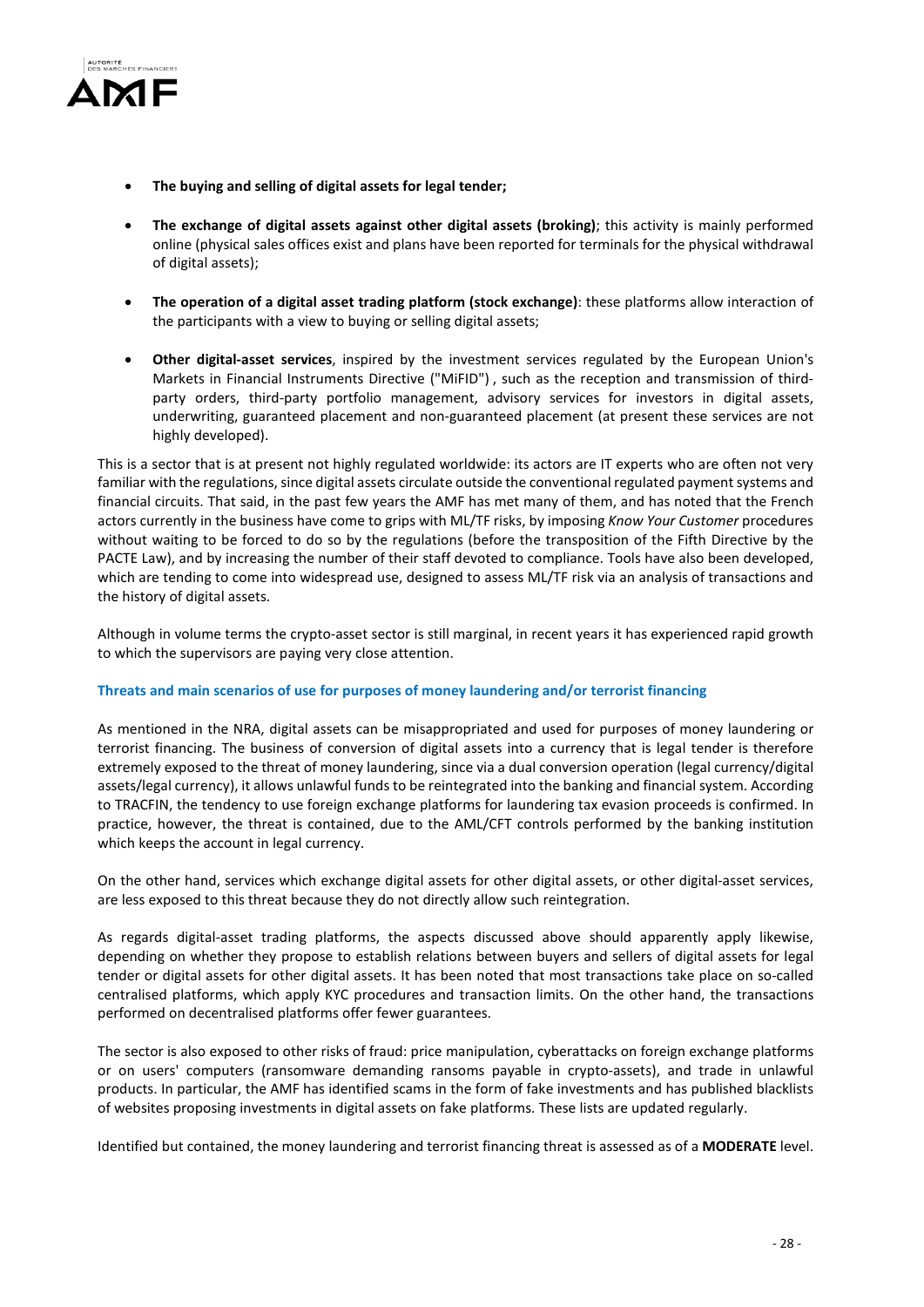

## **Vulnerabilities**

#### Intrinsic vulnerabilities

The digital assets sector has specific features which could facilitate money laundering or terrorist financing.

- Anonymity is preferred: use of pseudonyms, public addresses, possibility of using "mixers" in certain blockchains to protect the anonymity of the participants and make it very hard to determine the source of the digital assets, or again, use of certain private blockchains which make it impossible to access transactionrelated data or the addresses of the wallets used in these transactions;
- $\overline{A}$  Relations almost exclusively "at a distance", and which have a cross-border aspect which makes it hard to identify the parties to the transactions;
- $\overline{z}$  The possible stacking of several chains of transactions and actors making it difficult or even impossible to identify the parties to the transactions and the source of funds.

Accordingly, the intrinsic vulnerabilities of crypto-assets can be considered **HIGH**, with regard to both money laundering and terrorist financing.

#### Mitigation measures and residual vulnerabilities

France is the first country in the world to have acquired a very comprehensive specific legislative and regulatory framework in the area of digital assets stipulating that the actors are subject to all the AML/CFT regulations, anticipating, moreover, the transposition of the fifth AML/CFT directive.

This innovative regulatory framework, established by the PACTE Law, provides for:

- **Mandatory registration with the AMF upon clearance by the ACPR**, for provision **(i) of the service of custody of digital assets** and for (ii) **buying/selling digital assets for legal tender**. The registration must be preceded by an investigation concerning the competence and integrity of key managers and shareholders, and verification of the internal AML/CFT system, and gives rise to a check by the ACPR on the service providers' compliance with these AML/CFT obligations. This mandatory registration is the measure transposing the requirements of the fifth money laundering directive (Directive (EU) 2018/843 of 30 May 2018); it is the ACPR which will be responsible for long-term monitoring in this area.
- An **optional authorisation issued by the AMF is also stipulated for these two services, and for the eight other digital-asset services** listed by the PACTE Law (including the service of operation of a digital asset trading platform). Authorisation requires the same due diligence regarding AML/CFT as mandatory registration, including verification of the competence and integrity of key managers and shareholders. It is the AMF which will be responsible for AML/CFT monitoring within this framework.

The AMF will publish on its website the white list of registered or authorised DASPs, which will enable investors to identify actors providing guarantees of trustworthiness, integrity and compliance with the regulations on combating money laundering and terrorist financing.

Under this system, **the biggest actors** will therefore be subject to AML/CFT regulatory requirements, and in particular those relating to the duty of vigilance concerning clients and their ultimate beneficial owners, insofar as:

- Those who only provide services involving merely optional authorisation are exceptions, since the actors in the sector usually propose a combination of services generally entailing the performance of services subject to mandatory registration;
- The first to apply for optional authorisations should be actors already subject to AML/CFT regulation as Payment Service Providers, portfolio managers or financial investment advisors, wanting to extend their range of services to digital assets.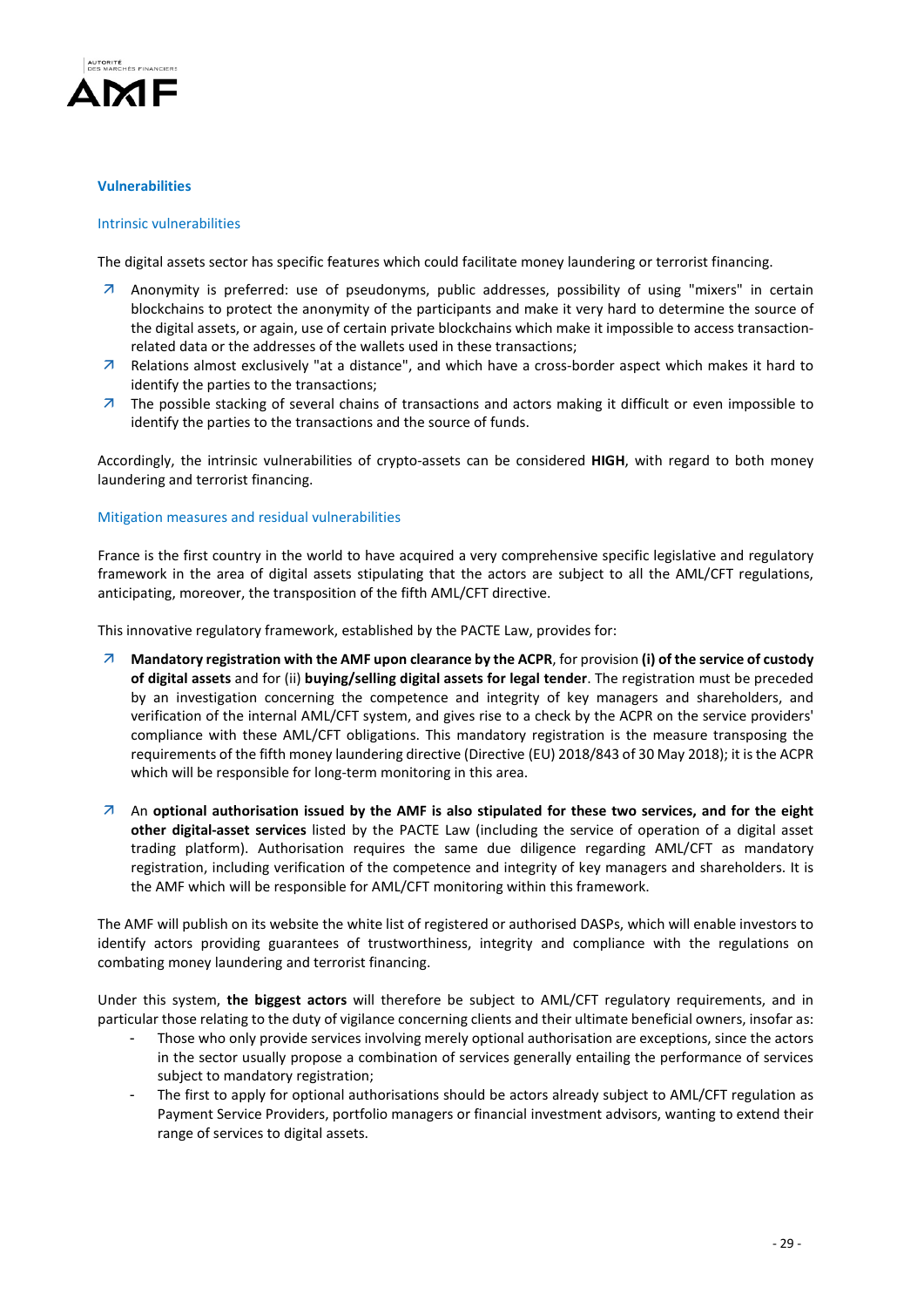

Authorisation has substantial advantages, not only in terms of credibility and reputation but also, very concretely, in that it means it is possible to do direct marketing and advertising for the French public in the form of banners.

Moreover, the existence in France of an authorisation similar to a quality label (open to the French and also to foreign companies on certain conditions) should be able to attract to France trustworthy actors wanting to provide guarantees for their clients and investors and thus create a sound ecosystem respectful of AML/CFT regulations.

Optional in its principle, but mandatory for the most sensitive activities, the innovative regulatory framework proposed by the PACTE Law allows us to consider a residual vulnerability of a **MODERATE** level.

#### **Risk rating**

As a consequence, the combination of the threats and residual vulnerabilities after mitigation measures leads us to select a **MODERATE** risk level for the Digital-Asset Service Provider sector.



# **8.2. TOKEN ISSUERS (ICOs)**

# **Description of the sector**

An Initial Coin Offering (ICO) is a fundraising transaction carried out through a distributed register system (or "blockchain") and resulting in a token issue. These tokens can then be used to obtain goods or services, as the case may be.

After strong enthusiasm for this type of fundraising in 2016-2018, the number of ICOs effectively carried out fell in 2019. In any case, the amounts involved are very small compared with conventional funding channels.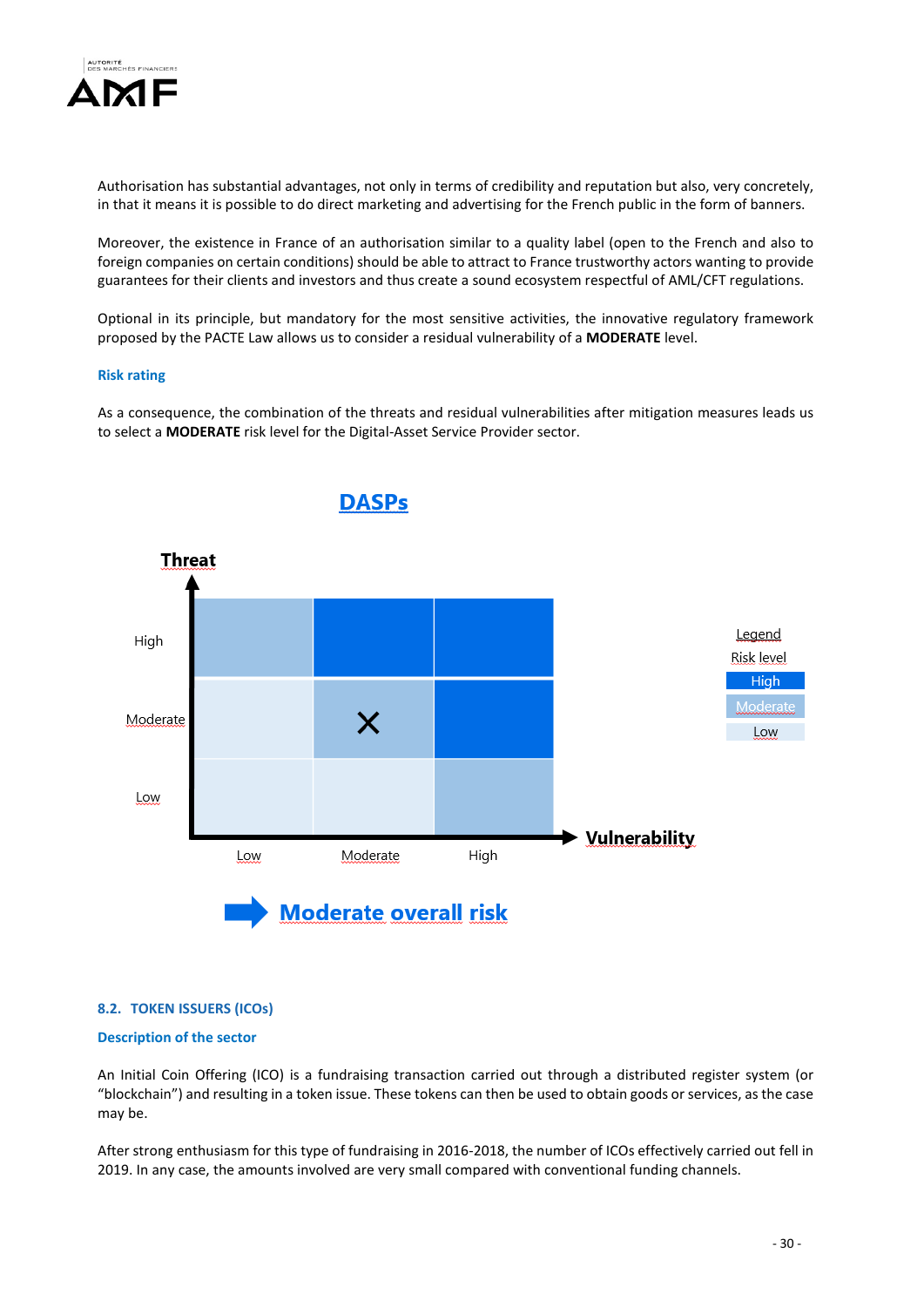

## **Threats and main scenarios of use for purposes of money laundering and/or terrorist financing**

ICOs are exposed to the threat relating to their ecosystem: use of the blockchain and of other digital-asset service providers.

However, ICOs are not the main vehicles for money laundering:

- The tokens that can be subscribed to in an ICO can generally only give entitlement to a service or a product ("*utility tokens*");
- They are not very liquid, and are therefore not easily convertible into other digital assets or legal tender;
- There is a very high risk of total loss of the investment due to the relative immaturity of the issuer companies.

For these reasons the threat of money laundering or terrorist financing regarding ICOs is assessed as being **LOW**.

#### **Vulnerabilities**

#### Intrinsic vulnerabilities

The vulnerabilities of the ICO sector are also those related to their ecosystem: the use of technologies giving priority to anonymity, and relations that are exclusively at a distance and cross-border (see above).

Accordingly, the intrinsic vulnerabilities of the ICO sector can be considered as of a **HIGH** level.

#### Mitigation measures and residual vulnerabilities

The PACTE Law introduced a specific system for initial coin offerings, providing for the possibility of obtaining approval of the AMF, and subjecting those token issuers who want AMF approval to all the applicable regulations regarding AML/CFT.

Thus, before granting its approval, the AMF is responsible for checking, among a number of requirements, that the token issuer has indeed established a system enabling it to comply with its obligations regarding anti-money laundering and combating the financing of terrorism. Unlike DASPs which, as actors, have a long-term obligation, token issuers are subject to AML/CFT obligations only for the duration of the ICO approved by the AMF and within the limits of the transactions with subscribers. For subscriptions of less than €1,000, the regulations do not require that issuers apply vigilance measures with regard to subscribers ("occasional clients" within the meaning of the regulations): however, the AMF recommends that token issuers identify all of their subscribers, whatever the amount of the subscription.

Like the authorisation granted for the performance of certain digital-asset services, approval is optional. Accordingly, only those ICO issuers who have applied for and obtained an AMF approval for their issue are subject to AML/CFT regulations. Issuers not applying for an approval can raise funds via ICOs without applying AML/CFT measures. This new system does not apply to the issue of tokens similar to financial securities (Security Token Offerings, or "STOs").

The approval provides a number of guarantees for subscribers, thereby providing a competitive advantage for issuers wanting to perform an ICO, which should constitute a strong incentive to obtain approval. The AMF will publish the list of ICOs that have obtained its approval.

An examination of the applications received shows that the issuers are often start-ups, which, by definition, are at an early stage of development. Unlike the actors traditionally regulated by the AMF, these young companies do not have the resources required to recruit employees qualified in the area of AML/CFT or enabling them to use external legal advisors. It is therefore stipulated that issuers may outsource all or part of their AML/CFT obligations to specialist external service providers: this possibility is recent and not highly developed. The AMF has also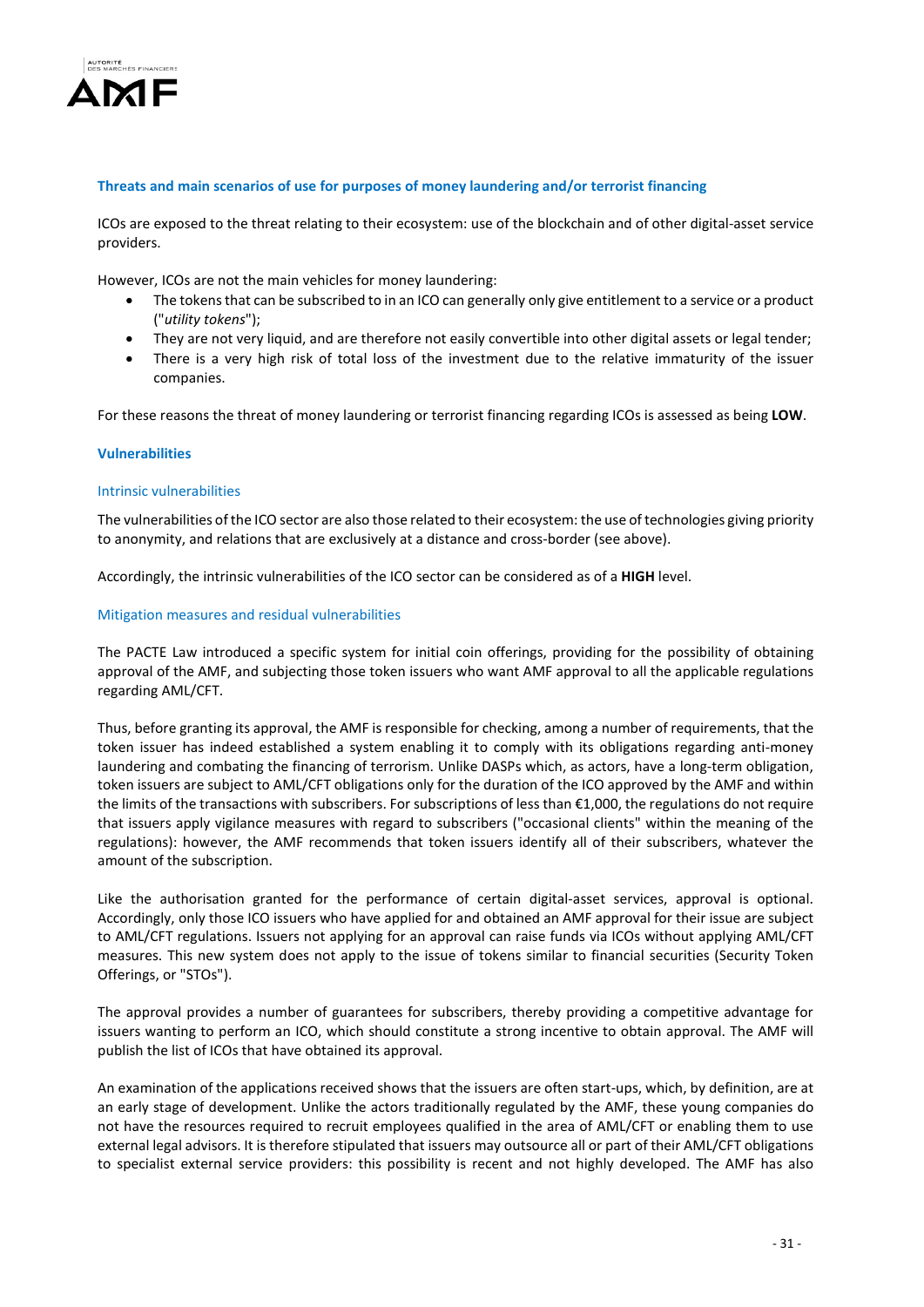

published on its website the main AML/CFT measures applicable to token issuers, so as to enable these actors to better understand the main obligations incumbent on them.

Although applications are currently being investigated, no approval has been granted or refused by the AMF to date, due to the system's novelty.

Although we are not yet able to measure the results of this new system, which is still in the test phase, there are grounds for considering that the vulnerabilities remain **HIGH.**

# **Risk rating**

As a consequence, the combination of the threats and residual vulnerabilities after mitigation measures leads us to select a **MODERATE** risk level for the ICO sector.



# **ICO** issuers